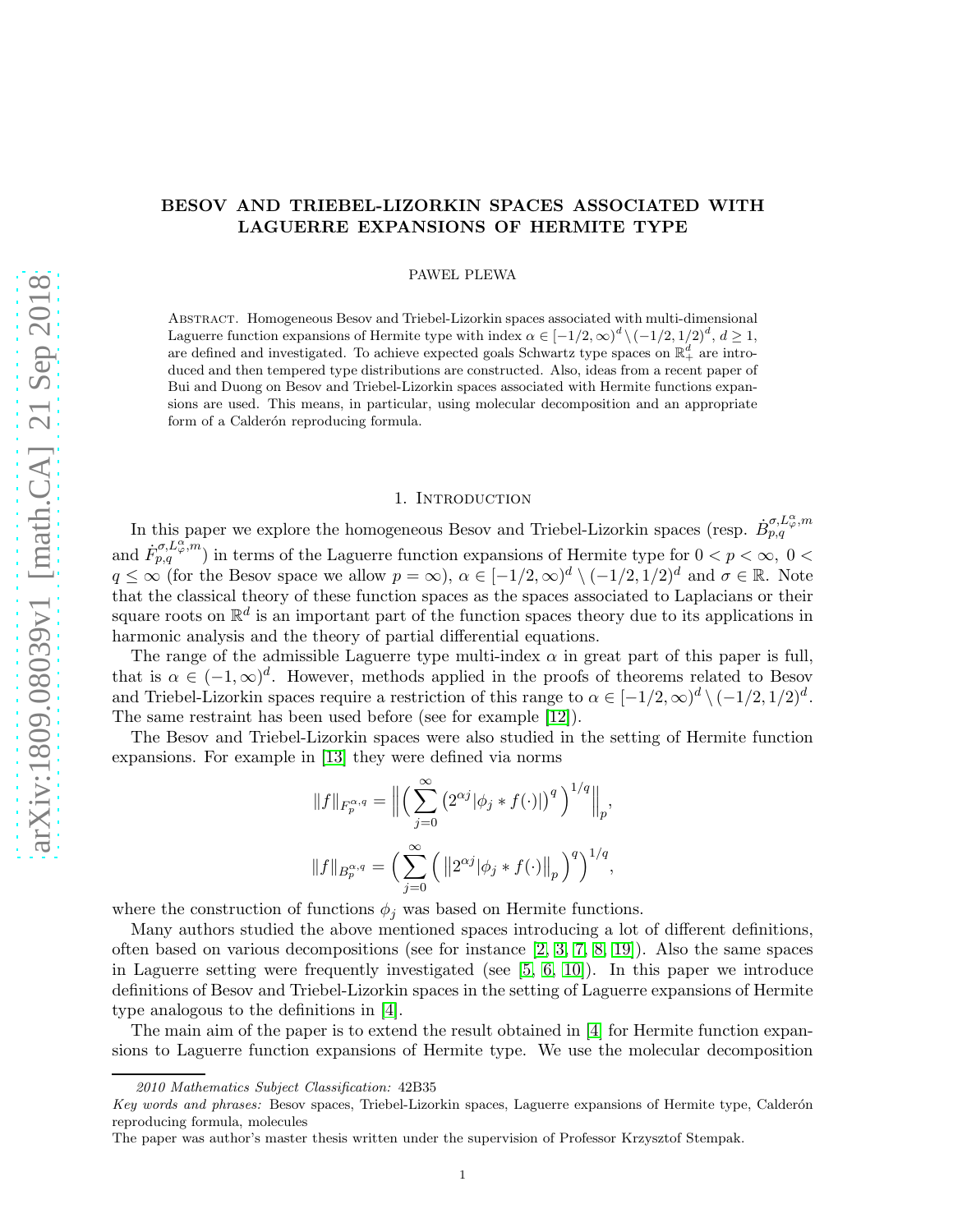### $2\,$  P. PLEWA

analogous to [\[4\]](#page-24-10). We replace the Hermite operator  $H = -\Delta + |x|^2$  by the operator

$$
L^{\alpha}_{\varphi} = -\Delta + |x|^2 + \sum_{i=1}^{d} \frac{\alpha_i^2 - 1/4}{x_i^2},
$$

whose eigenfunctions are the Laguerre functions of Hermite type. The results and methods in Sections 4 and 5 are similar to the corresponding ones in [\[4\]](#page-24-10).

The connection between the Hermite functions and the Laguerre functions of Hermite type is well known (see for example [\[12\]](#page-24-0)). Therefore it seems natural to try to generalize the results obtained for the first functions to the latter.

We consider the Laguerre functions of Hermite type for the Laguerre type multi-index  $\alpha \in$  $(-1, \infty)^d$ . In this paper the Laguerre functions of convolution type also appear but are used only as a tool to characterize some Schwartz type spaces.

An important difference to [\[4\]](#page-24-10) is the existence of the boundary of the considered domain which is  $\mathbb{R}^d_+$ . This leads to problems nearby the hyperplanes orthogonal to the unit coordinate vectors. An important simplification comparing to [\[4\]](#page-24-10) is the introduction of Schwartz spaces based on Theorem [2.1.](#page-3-0) It allows us to avoid arduous calculations and replace them by more elegant reasoning.

The organization of this paper is as follows. In Section 2 we introduce the Laguerre functions of Hermite and convolution types and the operators associated with them. Then we define the Schwartz spaces. In the next section we study the operators associated with  $L^{\alpha}_{\varphi}$ . The final part of the section contains a fragment of the theory of subharmonic functions. In the last two section we demonstrate the results for Besov and Triebel-Lizorkin spaces.

We shall also make a frequent use, often without mentioning it in relevant places, of the two following facts: for any  $A > 0$  and  $a \ge 0$ ,  $\sup_{t>0} t^a \exp(-At) = C_{a,A} < \infty$ ;  $\sum_{k \in \mathbb{N}^d : |k|=n} 1 =$  $\binom{n+d-1}{n} \lesssim (n+1)^{d-1}$  uniformly on  $n \in \mathbb{N}$ .

**Notation.** Throughout the paper  $\alpha = (\alpha_1, \dots, \alpha_d)$  and  $k = (k_1, \dots, k_d) \in \mathbb{N}^d$  are multi-indices, where  $\mathbb{N} = \{0, 1, \ldots\}$  and  $d \geq 1$  is the dimension. Unless stated otherwise  $\alpha \in (-1, \infty)^d$ , however in Section 4 and 5 we restrict it to  $[-1/2,\infty)^d \setminus (-1/2,1/2)^d$ . The length of multi-indices k and  $\alpha$  we denote by  $|k| = k_1 + \ldots + k_d$  and  $|\alpha| = \alpha_1 + \ldots + \alpha_d$ . Note that  $|\alpha|$  may be negative! Also we use the following notation:  $\mathbb{N}_+ = \{1, 2, \ldots\}$  and  $\mathbb{R}_+^d = (0, \infty)^d$ . The symbol  $\lesssim$  we reserve for an inequality with some constant, independent of key parameters. We write  $\simeq$  if there is  $\lesssim$ and  $\gtrsim$ . The space  $L^2(\mathbb{R}^d_+, dx)$  will be simply denoted by  $L^2(\mathbb{R}^d_+)$ .

Acknowledgement. The author would like to express his gratitude to Professor Krzysztof Stempak for indicating the topic and his constant support during the preparation of this paper.

### 2. Laguerre Functions and Schwartz Spaces

In this section we introduce the definitions of Laguerre functions of Hermite and convolution types and the operators associated with them. Our main aim is to define an analogue of tempered distributions related to appropriate test functions on  $\mathbb{R}^d_+$ .

2.1. Preliminaries. We define the (countable) family of dyadic cubes  $\mathcal{D}$  in  $\mathbb{R}^d_+$  as follows

$$
\mathcal{D}=\bigcup_{\nu\in\mathbb{Z}}\mathcal{D}_{\nu},
$$

where

$$
\mathcal{D}_{\nu} = \Big\{ \prod_{j=1}^{d} (m_j 2^{\nu}, (m_j + 1) 2^{\nu}] : m_1, \dots, m_d \in \mathbb{N} \Big\}.
$$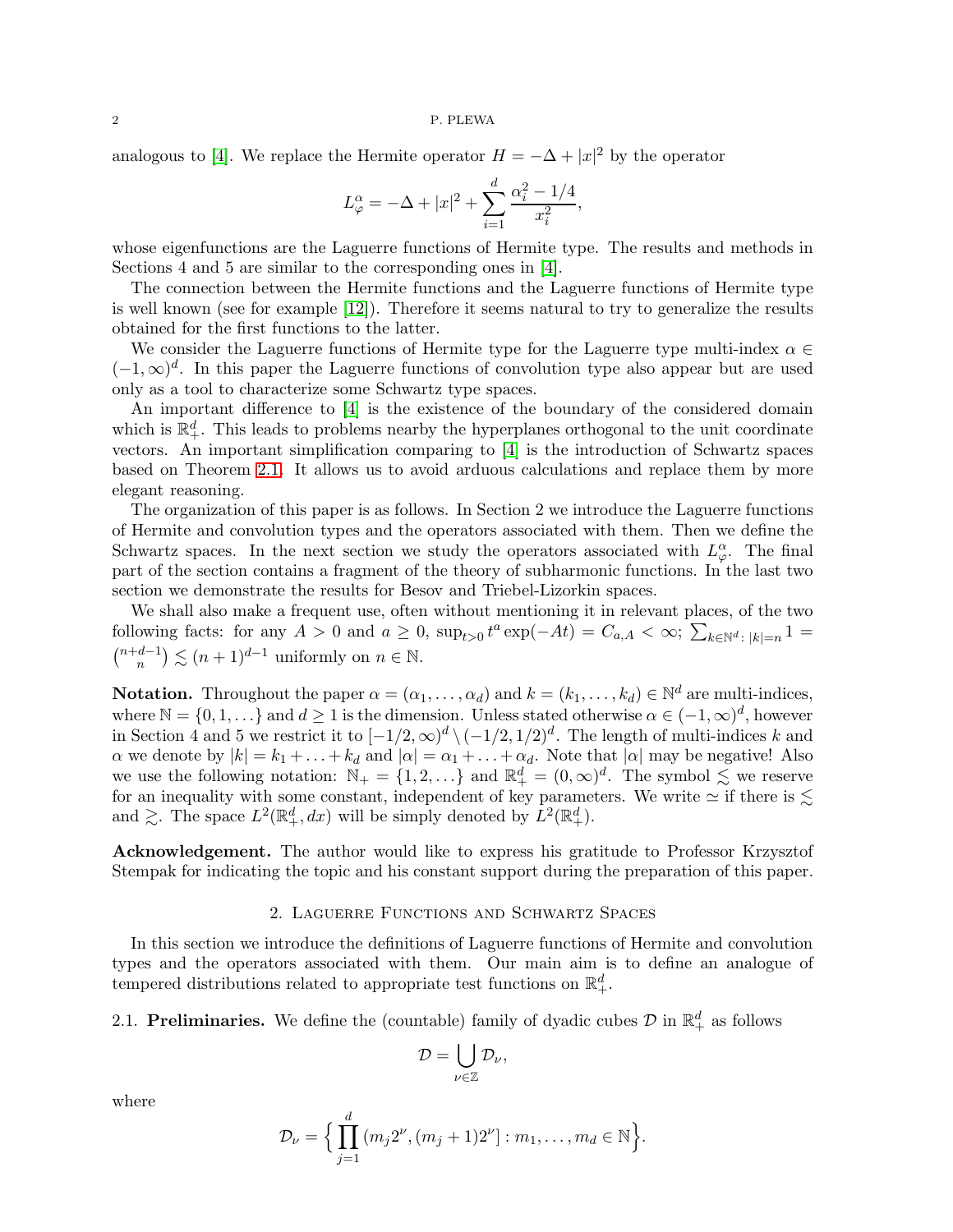For a dyadic cube Q we denote its length and center by  $\ell(Q)$  and  $x_Q$ . Immediately from the definition we have

$$
\forall \nu \in \mathbb{Z} \qquad \mathbb{R}^d_+ = \bigcup_{Q \in \mathcal{D}_\nu} Q.
$$

For  $r > 0$  we define the uncentered maximal operator  $\mathcal{M}_r$  by

$$
\mathcal{M}_r f(x) = \sup_{Q \ni x} \left( \frac{1}{|Q|} \int_Q |f(y)|^r dy \right)^{1/r}, \qquad x \in \mathbb{R}^d.
$$

 $\mathcal{M}_r$  operates on measurable functions defined on  $\mathbb{R}^d$ , where the supremum is taken over all cubes (not necessarily dyadic but with sides parallel to the axes of the coordinate system)  $Q \subset \mathbb{R}^d$  $\text{containing } x.$ 

The operator  $\mathcal{M}_r$  is of weak type  $(r, r)$  and of strong type  $(p, p)$  for  $p > r$ . Moreover, we recall the Fefferman-Stein vector valued maximal inequality (see [\[15\]](#page-24-11)): for  $0 < p < \infty$ ,  $0 < q \le \infty$ ,  $0 < r < \min(p, q)$  and a sequence of functions  $\{f_n\}_{n \in \mathbb{N}}$  we have

$$
\Big\|\Big(\sum_{n=0}^{\infty}|\mathcal{M}_rf_n|^q\Big)^{1/q}\Big\|_p\lesssim\Big\|\Big(\sum_{n=0}^{\infty}|f_n|^q\Big)^{1/q}\Big\|_p.
$$

The Laguerre functions of Hermite type of order  $\alpha$  on  $\mathbb{R}^d_+$  are the functions

$$
\varphi_k^{\alpha}(x) = \varphi_{k_1}^{\alpha_1}(x_1) \cdot \ldots \cdot \varphi_{k_d}^{\alpha_d}(x_d), \qquad x = (x_1, ..., x_d) \in \mathbb{R}_+^d,
$$

where  $\varphi_{k_i}^{\alpha_i}$  $\frac{\alpha_i}{k_i}$  is the one-dimensional Laguerre function of Hermite type of order  $\alpha_i$ 

$$
\varphi_{k_i}^{\alpha_i}(x_i) = \left(\frac{2\Gamma(k_i+1)}{\Gamma(k_i+\alpha_i+1)}\right)^{1/2} L_{k_i}^{\alpha_i}(x_i^2) x_i^{\alpha_i+1/2} e^{-x_i^2/2}, \qquad x_i > 0, \ i = 1, ..., d,
$$

whereas for  $k \in \mathbb{N}$  and  $\alpha > -1$ ,  $L_k^{\alpha}$  denotes the Laguerre polynomial of degree k and order  $\alpha$ defined by

$$
L_k^{\alpha}(x) = \frac{x^{-\alpha}e^x}{k!} \frac{d^k}{dx^k} \left( e^{-x} x^{k+\alpha} \right).
$$

The functions  $\{\varphi_k^{\alpha} : k \in \mathbb{N}^d\}$  form an orthonormal basis in  $L^2(\mathbb{R}^d_+, dx)$ .

The Laguerre functions of convolution type of order  $\alpha$  on  $\mathbb{R}^d_+$  are the functions

<span id="page-2-0"></span>
$$
\ell_k^{\alpha}(x) = \ell_{k_1}^{\alpha_1}(x_1) \cdot \ldots \cdot \ell_{k_d}^{\alpha_d}(x_d), \qquad x = (x_1, ..., x_d) \in \mathbb{R}_+^d,
$$

where  $\ell_{k_i}^{\alpha_i}$  $\alpha_i \atop k_i$  is the one-dimensional Laguerre function of convolution type of order  $\alpha_i$ 

$$
\ell_{k_i}^{\alpha_i}(x_i) = \left(\frac{2\Gamma(k_i+1)}{\Gamma(k_i+\alpha_i+1)}\right)^{1/2} L_{k_i}^{\alpha_i}(x_i^2) e^{-x_i^2/2}, \qquad x_i > 0, \ i = 1, ..., d.
$$

Hence

(1) 
$$
\varphi_k^{\alpha}(x) = x^{\alpha + 1/2} \ell_k^{\alpha}(x),
$$

where  $x^{\alpha+1/2} = x_1^{\alpha_1+1/2}$  $x_1^{a_1+1/2} \cdot \ldots \cdot x_d^{a_d+1/2}$  $\mathcal{A}_d^{a+1/2}$ . The functions  $\{\ell_k^{\alpha}: k \in \mathbb{N}^d\}$  form an orthonormal basis in  $L^2(\mathbb{R}^d_+, x^{2\alpha+1}dx)$ .

,

<span id="page-2-1"></span>We have the estimates (see for instance [\[16,](#page-24-12) p. 99] and [\[11,](#page-24-13) p. 251])

(2) 
$$
\|\varphi_k^{\alpha}\|_{\infty} \lesssim 1, \quad \|\ell_k^{\alpha}\|_{\infty} \lesssim (1+|k|)^{c_{d,\alpha}}, \qquad k \in \mathbb{N}^d
$$

where  $c_{d,\alpha}$  is a constant that depends only on the dimension and  $\alpha.$ 

<span id="page-2-2"></span>Consider the operators

(3) 
$$
L^{\alpha}_{\varphi} = -\Delta + V^{\alpha}(x), \qquad L^{\alpha}_{\ell} = -\Delta + |x|^2 + \sum_{i=1}^{d} \frac{2\alpha_i + 1}{x_i} \frac{\partial}{\partial x_i},
$$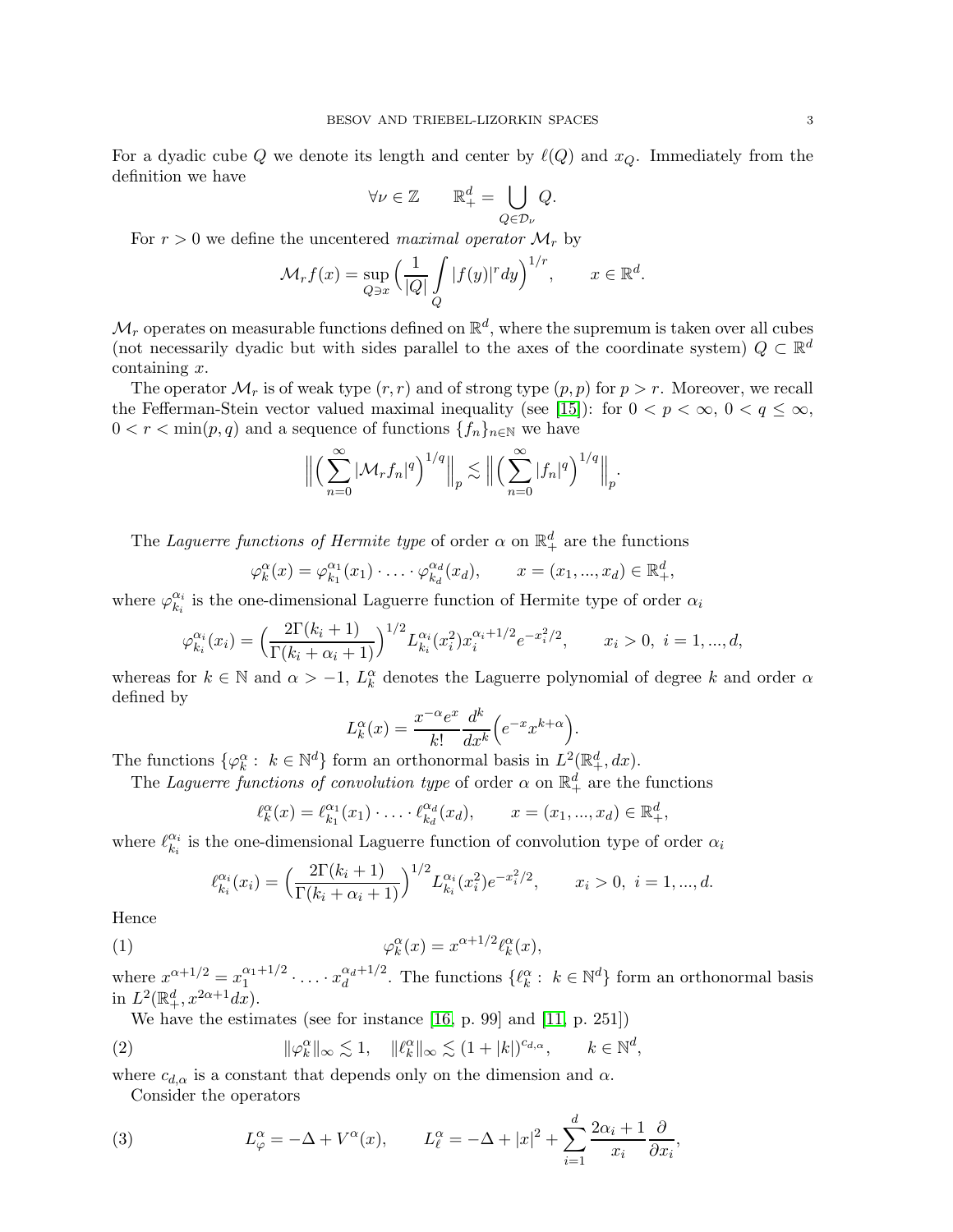where  $V^{\alpha}(x)$  is the potential defined by

(4) 
$$
V^{\alpha}(x) = |x|^2 + \sum_{i=1}^{d} \frac{\alpha_i^2 - 1/4}{x_i^2}
$$

It is known that each  $\varphi_k^{\alpha}$  is an eigenfuction of  $L^{\alpha}_{\varphi}$  corresponding to the eigenvalue  $4|k|+2|\alpha|+$ 2d. The eigenvalues depend only on the length of the multi-index so we use the notation

<span id="page-3-4"></span>
$$
\lambda^{\alpha}_{|k|}=4|k|+2|\alpha|+2d.
$$

Similarly, each  $\ell_k^{\alpha}$  is an eigenfuction of  $L_{\ell}^{\alpha}$  corresponding to the eigenvalue  $\lambda_{|k|}^{\alpha}$ . The symbol  $L^{\alpha}_{\varphi}$  will also denote the self-adjoint extension of the operator defined above (initially considered on the domain  $C_c^{\infty}$ ) in terms of eigenfunctions  $\{\varphi_k^{\alpha}\}\$ . We describe the construction in the next section.

2.2. Schwartz spaces  $S^{\alpha}_{\varphi}$  and  $S^{\alpha}_{\ell}$ . The following characterization of the Schwartz space S on  $\mathbb{R}^d$  in terms of the Hermite functions  $\{h_k\}_{k\in\mathbb{N}^d}$  is known (see [\[14,](#page-24-14) pp. 141-145]).

<span id="page-3-0"></span>**Theorem 2.1.** Let  $\phi \in L^2(\mathbb{R}^d)$ . Then  $\phi \in \mathcal{S}(\mathbb{R}^d)$  if and only if for every  $N \in \mathbb{N}$ 

$$
\langle \phi, h_k \rangle_{L^2(\mathbb{R}^d, dx)} = O((1+|k|)^{-N}),
$$

uniformly in  $k \in \mathbb{N}^d$ .

Similarly, we define the Schwartz spaces  $\mathcal{S}_{\varphi}^{\alpha}$  and  $\mathcal{S}_{\ell}^{\alpha}$  on  $\mathbb{R}_{+}^{d}$  associated with the Laguerre functions of Hermite and convolution type.

Definition 2.2. We define

$$
\mathcal{S}_{\varphi}^{\alpha} = \left\{ \phi \in L^{2}(\mathbb{R}^{d}_{+}, dx) : \quad \forall N \in \mathbb{N} \quad \langle \phi, \varphi_{k}^{\alpha} \rangle_{L^{2}(\mathbb{R}^{d}_{+}, dx)} = O\Big((1+|k|)^{-N}\Big), \quad k \in \mathbb{N}^{d} \right\},
$$
  

$$
\mathcal{S}_{\ell}^{\alpha} = \left\{ \phi \in L^{2}(\mathbb{R}^{d}_{+}, x^{2\alpha+1} dx) : \ \forall N \in \mathbb{N} \ \langle \phi, \ell_{k}^{\alpha} \rangle_{L^{2}(\mathbb{R}^{d}_{+}, x^{2\alpha+1} dx)} = O\Big((1+|k|)^{-N}\Big), \ k \in \mathbb{N}^{d} \right\}.
$$

Henceforth we denote the inner product in  $L^2(\mathbb{R}^d_+, dx)$  simply by  $\langle \cdot, \cdot \rangle$ .

Also, we need an analogue of the classical Schwartz space on  $\mathbb{R}^d_+$ . A function f defined on  $\mathbb{R}^d$  is called multi-even if

$$
f(x_1,...,x_d) = f(|x_1|,...,|x_d|),
$$
  $(x_1,...,x_d) \in \mathbb{R}^d$ 

.

We define Schwartz space  $\mathcal{S}_e$  on  $\mathbb{R}^d_+$ , as the space of restrictions of multi-even functions from  $\mathcal{S}(\mathbb{R}^d)$  to  $\mathbb{R}^d_+$ .

<span id="page-3-2"></span>**Theorem 2.3.** For  $\alpha \in (-1, \infty)^d$  the following identities hold

$$
\mathcal{S}_{\ell}^{\alpha} = \mathcal{S}_{e}, \qquad \mathcal{S}_{\varphi}^{\alpha} = x^{\alpha + 1/2} \cdot \mathcal{S}_{e}.
$$

Note that when  $\alpha = (-1/2, \ldots, -1/2)$ , then  $\mathcal{S}_{\varphi}^{\alpha} = \mathcal{S}_{e}$ . We need the following Lemma.

<span id="page-3-1"></span>**Lemma 2.4.** If  $f \in \mathcal{S}_e(\mathbb{R}^d_+)$ , then  $\frac{1}{x_i}$ ∂f  $\frac{\partial f}{\partial x_i} \in \mathcal{S}_e(\mathbb{R}^d_+), i = 1, \ldots, d.$ For the proof see [\[17,](#page-24-15) Prop. 2.3].

<span id="page-3-3"></span>Corollary 2.5. If  $f \in \mathcal{S}_e(\mathbb{R}^d_+)$ , then  $L^{\alpha}_{\ell} f \in \mathcal{S}_e(\mathbb{R}^d_+)$ .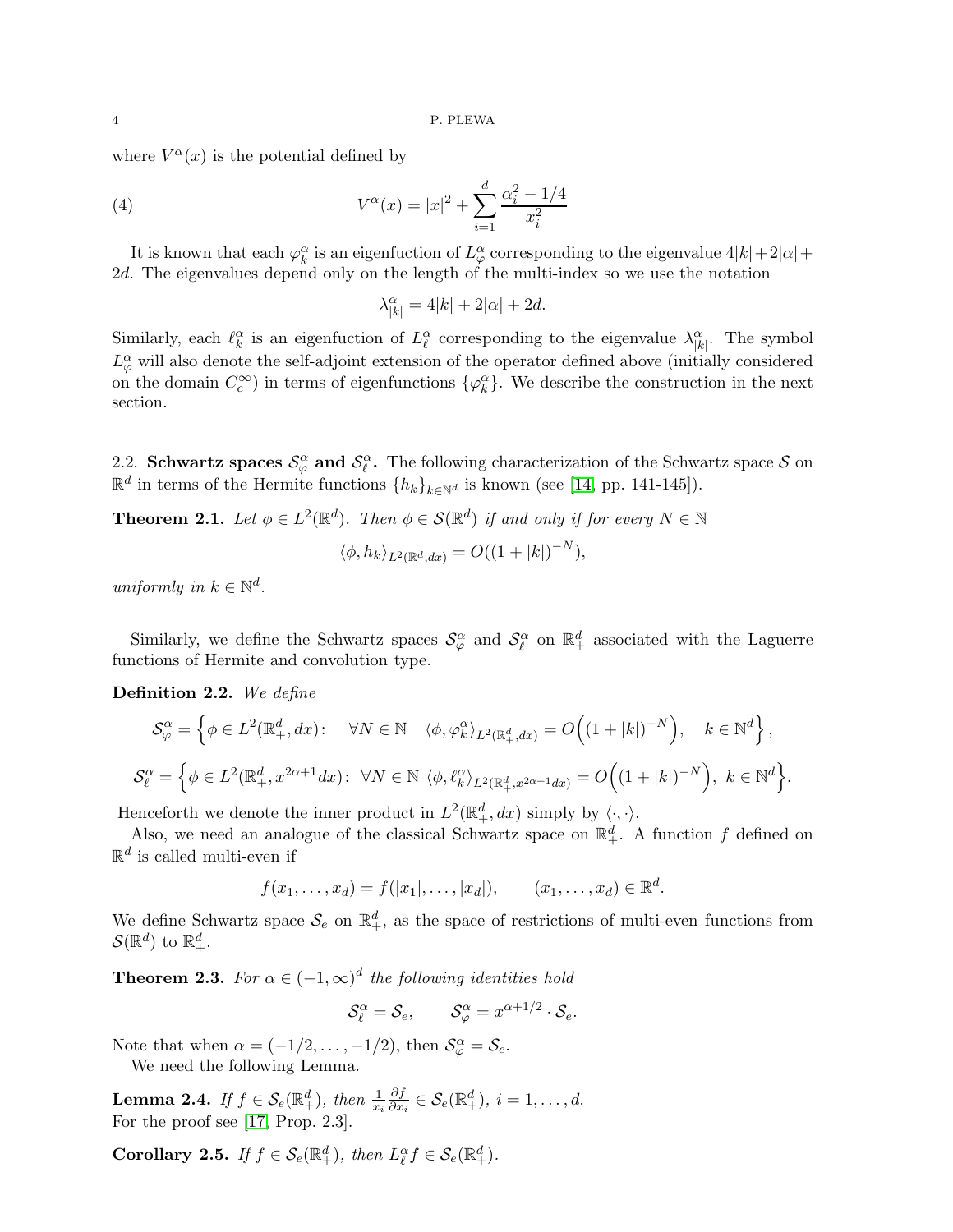Proof. Recall that

$$
L_{\ell}^{\alpha} f(x) = \Big( -\Delta + |x|^2 - \sum_{i=1}^{d} \frac{2\alpha_i + 1}{x_i} \frac{\partial}{\partial x_i} \Big) f(x).
$$

Obviously,  $(-\Delta + |x|^2)$  maps  $S_e$  into itself. Lemma [2.4](#page-3-1) states that the remaining component also has this property.

Now we present the proof of Theorem [2.3.](#page-3-2)

Proof. The second equality simply follows from the first equality and [\(1\)](#page-2-0). Indeed, we have

$$
\left\langle (\cdot)^{\alpha+1/2} \phi, \varphi_k^{\alpha} \right\rangle = \int\limits_{\mathbb{R}_+^d} x^{\alpha+1/2} \phi(x) \varphi_k^{\alpha}(x) dx = \int\limits_{\mathbb{R}_+^d} \phi(x) \ell_k^{\alpha}(x) x^{2\alpha+1} dx = \left\langle \phi, \ell_k^{\alpha} \right\rangle_{L^2(\mathbb{R}_+^d, x^{2\alpha+1} dx)}.
$$

Hence, it suffices to prove the two inclusions associated to the first equality.

Firstly, we show the inclusion  $\mathcal{S}_{\ell}^{\alpha} \subset \mathcal{S}_{e}$ . We will prove it only in the one-dimensional case; it is easy to generalize it to the multidimensional case.

Let  $f \in \mathcal{S}_{\ell}^{\alpha}$ ,  $\alpha > -1$ . We show that f can be extended to a Schwartz function on R. We have

(5) 
$$
f = \sum_{k=0}^{\infty} \langle f, \ell_k^{\alpha} \rangle_{L^2(\mathbb{R}_+, x^{2\alpha+1}dx)} \ell_k^{\alpha}
$$

in  $L^2(\mathbb{R}_+, x^{2\alpha+1}dx)$ , where  $\langle \cdot, \cdot \rangle$  denotes the inner product in  $L^2(\mathbb{R}_+, x^{2\alpha+1}dx)$ . We will show that the series on the right hand side of [\(5\)](#page-4-0) is convergent for all  $x \in \mathbb{R}$  (we consider the functions  $\ell_{k}^{\alpha}$  as naturally defined on  $\mathbb{R})$  and is a Schwartz function on  $\mathbb{R}.$  Let

<span id="page-4-0"></span>
$$
S_M f = \sum_{k=0}^M \langle f, \ell_k^{\alpha} \rangle_{L^2(\mathbb{R}_+, x^{2\alpha+1}dx)} \ell_k^{\alpha}.
$$

 $S_M f$  is a Cauchy sequence with respect to supremum norm on R. Indeed, using [\(2\)](#page-2-1) we obtain for any  $N \in \mathbb{N}$ 

<span id="page-4-1"></span>(6) 
$$
|S_{M_1+M_2}f(x)-S_{M_1}f(x)|=\Big|\sum_{k=M_1+1}^{M_1+M_2}\langle f,\ell_k^{\alpha}\rangle_{L^2(\mathbb{R}_+,x^{2\alpha+1}dx)}\ell_k^{\alpha}(x)\Big|\lesssim \sum_{k=M_1+1}^{M_1+M_2}(1+k)^{-N},
$$

hence we may make the expression above arbitrary small. The series is convergent in  $L^2(\mathbb{R}_+, x^{2\alpha+1}dx)$ , so it has a subsequence convergent almost everywhere, thus the equality [\(5\)](#page-4-0) holds also almost everywhere. Because of [\(6\)](#page-4-1) and the continuity of  $\ell_k^{\alpha}$  the function f is continuous. Note that

$$
(\ell_k^{\alpha}(x))' = -x\ell_k^{\alpha}(x) - 2\frac{c_{k,\alpha}}{c_{k-1,\alpha+1}}x\ell_{k-1}^{\alpha+1}(x),
$$

where  $c_{k,\alpha} = \left(\frac{2\Gamma(k+1)}{\Gamma(k+\alpha+1)}\right)^{1/2}$ . Let  $m \in \mathbb{N}$ . Then there exists a constant c such that

$$
\big|\frac{d^m}{dx^m}\ell_k^{\alpha}(x)\big|\lesssim (1+k)^c
$$

on  $(\varepsilon, 1/\varepsilon)$ , for any  $\varepsilon > 0$ . Hence, we may differentiate the series

$$
\sum_{k=0}^{\infty} \langle f, \ell_k^{\alpha} \rangle_{L^2(\mathbb{R}_+, x^{2\alpha+1}dx)} \frac{d^m}{dx^m} \ell_k^{\alpha}(x)
$$

term by term. Thus,  $f$  is smooth and its every derivatives decrease rapidly. Also the function  $f$  is even because the functions  $\ell_k^\alpha$  have this property.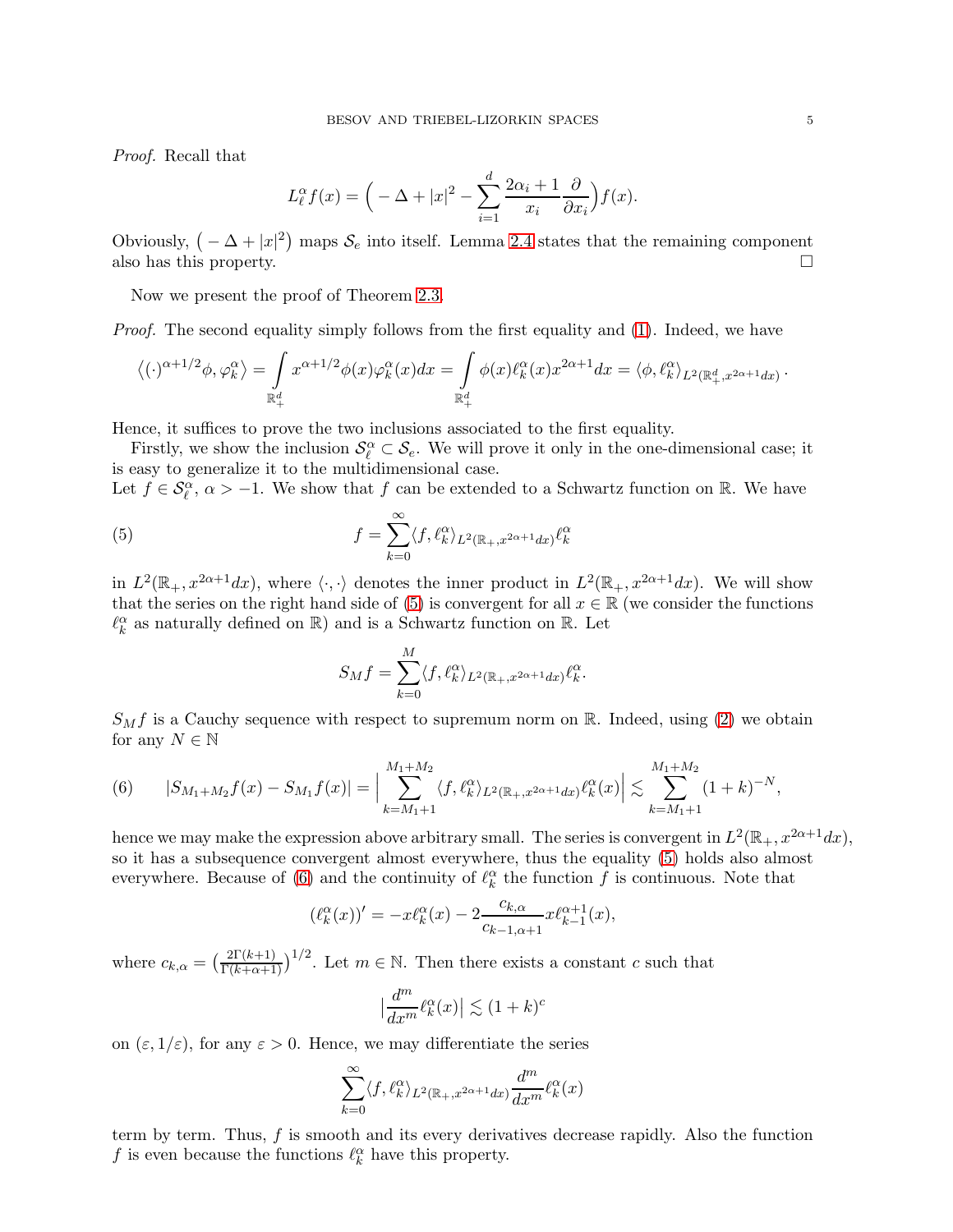### 6 P. PLEWA

Now, we prove the inclusion  $\mathcal{S}_e \subset \mathcal{S}_\ell^\alpha$ . We cannot restrict the reasoning to the one-dimensional case (see the proof of Lemma [2.4\)](#page-3-1).

Let  $f \in \mathcal{S}_e$ . We will show that

$$
\forall N \in \mathbb{N} \qquad \exists c > 0 \qquad \forall k \in \mathbb{N}^d \qquad |\langle f, \ell_k^{\alpha} \rangle_{L^2(\mathbb{R}^d_+, x^{2\alpha+1}dx)}| \le c(1+|k|)^{-N}.
$$

By Corollary [2.5](#page-3-3) it follows that  $L_{\ell}^{\alpha} f \in \mathcal{S}_e$ . Recall that  $\ell_k^{\alpha} = \frac{1}{\lambda_k^{\alpha}}$  $\frac{1}{\lambda_k^{\alpha}} L_{\ell}^{\alpha} \ell_k^{\alpha}$ , where  $\lambda_k^{\alpha} = 4k + 2\alpha + 2$ . Hence, for any  $N \in \mathbb{N}_+$ , by using the symmetry of  $L^{\alpha}_{\varphi}$  N times

$$
|\langle f, \ell_k^{\alpha} \rangle_{L^2(\mathbb{R}^d_+, x^{2\alpha+1}dx)}| = \frac{1}{(\lambda_k^{\alpha})^N} \left| \langle (L_\ell^{\alpha})^N f, \ell_k^{\alpha} \rangle_{L^2(\mathbb{R}^d_+, x^{2\alpha+1}dx)} \right| \lesssim (1+|k|)^{-N}.
$$

This finishes the proof.  $\Box$ 

2.3. Further information of  $\mathcal{S}_{\varphi}^{\alpha}$ . The space  $\mathcal{S}_{\varphi}^{\alpha}$  is naturally determined by the family of 'norms'  $\{q_N^\alpha\}_{N\in\mathbb{N}}$  defined by

$$
q_N^{\alpha}(\phi) = \sup_{k \in \mathbb{N}^d} (1 + |k|)^N |\langle \phi, \varphi_k^{\alpha} \rangle|, \qquad \phi \in L^2(\mathbb{R}^d_+),
$$

in the sense that

$$
\mathcal{S}_{\varphi}^{\alpha} = \left\{ \phi \in L^{2}(\mathbb{R}_{+}^{d}, dx) : \ \forall N \in \mathbb{N} \quad q_{N}^{\alpha}(\phi) < \infty \right\}.
$$

We define also a family of 'norms'  $\{p_r^{\alpha}\}_{r>0}$  on  $L^2(\mathbb{R}^d_+)$  by

$$
p_r^{\alpha}(\phi) = \sum_{n=0}^{\infty} (n+1)^r \left( \sum_{|k|=n} |\langle \phi, \varphi_k^{\alpha} \rangle|^2 \right)^{1/2}, \qquad \phi \in L^2(\mathbb{R}^d_+).
$$

Note that for  $0 < r_1 < r_2$  and every  $\phi \in L^2(\mathbb{R}^d_+)$  there holds  $p_{r_1}^{\alpha}(\phi) \leq p_{r_2}^{\alpha}(\phi)$ .

<span id="page-5-0"></span>Proposition 2.6. The following equality is valid

$$
\mathcal{S}_{\varphi}^{\alpha} = \{ \phi \in L^{2}(\mathbb{R}^{d}_{+}, dx) \colon \forall r > 0 \quad p_{r}^{\alpha}(\phi) < \infty \}.
$$

*Proof.* It suffices to show that each  $q_N^{\alpha}$  is dominated by a combination of  $p_r^{\alpha}$ 's and vice versa. Let  $N \in \mathbb{N}$  and  $\phi \in \mathcal{S}_{\varphi}^{\alpha}$ . We obtain

$$
q_N^{\alpha}(\phi) = \sup_{k \in \mathbb{N}^d} (1+|k|)^N |\langle \phi, \varphi_k^{\alpha} \rangle| \le \sum_{k \in \mathbb{N}^d} (1+|k|)^N |\langle \phi, \varphi_k^{\alpha} \rangle|
$$
  

$$
= \sum_{n=0}^{\infty} (n+1)^N \sum_{|k|=n} |\langle \phi, \varphi_k^{\alpha} \rangle|
$$
  

$$
\lesssim \sum_{n=0}^{\infty} (n+1)^{N+(d-1)/2} \Big( \sum_{|k|=n} |\langle \phi, \varphi_k^{\alpha} \rangle|^2 \Big)^{1/2}.
$$

Thus  $q_N^{\alpha}(\phi) \lesssim p_{N+(d-1)/2}^{\alpha}(\phi)$ . On the other hand, let  $r > 0$  and  $\phi \in \mathcal{S}_{\varphi}^{\alpha}$ . Then

$$
p_r^{\alpha}(\phi) = \sum_{n=0}^{\infty} (1+n)^{(r+d+1)-(d+1)} \Big(\sum_{|k|=n} |\langle \phi, \varphi_k^{\alpha} \rangle|^2\Big)^{1/2} \le q_{\lceil r \rceil+d+1}^{\alpha}(\phi) \sum_{n=0}^{\infty} (n+1)^{-2} \lesssim q_{\lceil r \rceil+d+1}^{\alpha}(\phi).
$$

We introduce a topology in  $\mathcal{S}_{\varphi}^{\alpha}$  defined by the family of norms  $\{p_r^{\alpha}\}_{r>0}$  (see [\[14,](#page-24-14) pp. 125-126]). The convergence  $\phi_k \to \phi$  in  $\mathcal{S}_{\varphi}^{\alpha}$  means that

$$
\forall r > 0 \qquad p_r^{\alpha}(\phi_k - \phi) \stackrel{k \to \infty}{\to} 0.
$$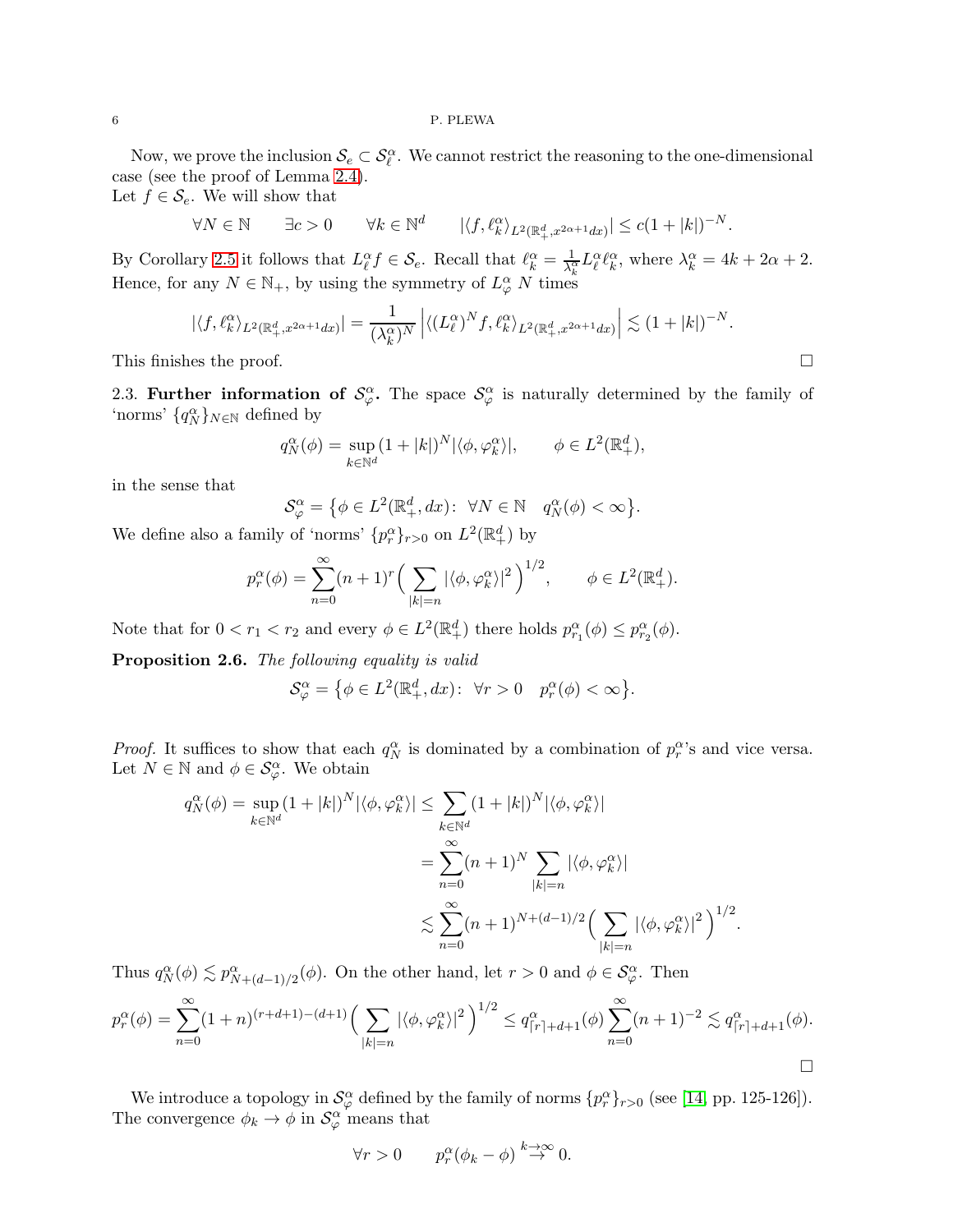With this topology  $\mathcal{S}_{\varphi}^{\alpha}$  becomes a Fréchet space. The proof of Proposition [2.6](#page-5-0) implies that the topologies defined on  $\mathcal{S}_{\varphi}^{\alpha}$  by the families of norms  $\{q_N^{\alpha}\}_{N\in\mathbb{N}}$  and  $\{p_r^{\alpha}\}_{r>0}$  are the same (see [\[14,](#page-24-14) pp. 131-132]).

We define  $(\mathcal{S}_{\varphi}^{\alpha})'$  as the space of all linear continuous functionals on  $\mathcal{S}_{\varphi}^{\alpha}$ . Its elements we call tempered distributions on  $\mathcal{S}_{\varphi}^{\alpha}$ . The topology in  $(\mathcal{S}_{\varphi}^{\alpha})'$  is the weakest topology for which every mapping

$$
(\mathcal{S}_{\varphi}^{\alpha})' \ni T \to \langle T, \phi \rangle, \qquad \phi \in \mathcal{S}_{\varphi}^{\alpha},
$$

is continuous. The convergence of a sequence of tempered distributions means the convergence for every test function:

$$
f_n \to f
$$
 in  $(\mathcal{S}_{\varphi}^{\alpha})' \iff \forall \phi \in \mathcal{S}_{\varphi}^{\alpha} \quad \langle f_n, \phi \rangle \to \langle f, \phi \rangle.$ 

The symbol  $\langle \cdot, \cdot \rangle$  denotes the action of a distribution on a test function. The same symbol denotes the inner product in  $L^2(\mathbb{R}^d_+, dx)$  but we hope it won't lead to a confusion.

<span id="page-6-1"></span>Remark 2.7. A mapping  $T: \mathcal{S}_{\varphi}^{\alpha} \to \mathbb{C}$  is continuous if and only if there exists  $r > 0$ , that

$$
|T(\phi)| \lesssim p_r^{\alpha}(\phi), \qquad \phi \in \mathcal{S}_{\varphi}^{\alpha}.
$$

In particular, if  $f \in (\mathcal{S}_{\varphi}^{\alpha})'$ , then there exists  $r > 0$ , such that

$$
|\langle f, \varphi_k^{\alpha} \rangle| \lesssim (1+|k|)^r, \qquad k \in \mathbb{N}^d.
$$

# 3. OPERATORS ASSOCIATED TO  $L^{\alpha}_{\varphi}$

In this section we study some families of operators based on the operator  $L^{\alpha}_{\varphi}$ . In particular, we consider the Poisson semigroup associated with  $L^{\alpha}_{\varphi}$  and more general families of operators which we use to define Besov and Triebel-Lizorkin spaces. Also, we formulate the Calderón reproducing formula associated with  $L^{\alpha}_{\varphi}$ . At the end, we recall a part of the theory of subharmonic functions and present its application in this paper.

3.1. Definitions and basic facts. The operator  $L^{\alpha}_{\varphi}$  defined as in [\(3\)](#page-2-2) on the domain  $C_c^{\infty}(\mathbb{R}^d_+)$ is symmetric and non-negative. Its self-adjoint extension, which we denote by  $L^{\alpha}_{\varphi}$  as well, is defined on the domain

$$
\mathfrak{D}(L^{\alpha}_{\varphi}) = \left\{ \phi \in L^{2}(\mathbb{R}^{d}_{+}) : \sum_{n=0}^{\infty} \sum_{|k|=n} |\lambda^{\alpha}_{n} \langle \phi, \varphi^{\alpha}_{k} \rangle|^{2} < \infty \right\}
$$

by

$$
L^{\alpha}_{\varphi}\phi = \sum_{n=0}^{\infty} \lambda_n^{\alpha} \sum_{|k|=n} \langle \phi, \varphi_k^{\alpha} \rangle \varphi_k^{\alpha},
$$

and the convergence is in  $L^2(\mathbb{R}^d_+)$ . The self-adjoint extension of  $L^{\alpha}_{\varphi}$  is non-negative and its spectrum is the discrete set

<span id="page-6-0"></span>
$$
\sigma(L^{\alpha}_{\varphi}) = {\lambda^{\alpha}_{n} : n \in \mathbb{N}}.
$$

For a function  $\mathfrak{m}$  defined on  $\sigma(L_{\varphi}^{\alpha})$ , according to the spectral theorem, we consider the operator  $\mathfrak{m}(L^{\alpha}_{\varphi})$ 

(7) 
$$
\mathfrak{m}(L_{\varphi}^{\alpha})\phi = \sum_{n=0}^{\infty} \mathfrak{m}(\lambda_{n}^{\alpha}) \sum_{|k|=n} \langle \phi, \varphi_{k}^{\alpha} \rangle \varphi_{k}^{\alpha}, \qquad \phi \in L^{2}(\mathbb{R}_{+}^{d}),
$$

which is defined on the domain

<span id="page-6-2"></span>(8) 
$$
\mathfrak{D}(\mathfrak{m}(L^{\alpha}_{\varphi})) = \Big\{ \phi \in L^{2}(\mathbb{R}^{d}_{+}) \colon \sum_{n=0}^{\infty} \sum_{|k|=n} |\mathfrak{m}(\lambda^{\alpha}_{n})\langle \phi, \varphi^{\alpha}_{k} \rangle|^{2} < \infty \Big\}.
$$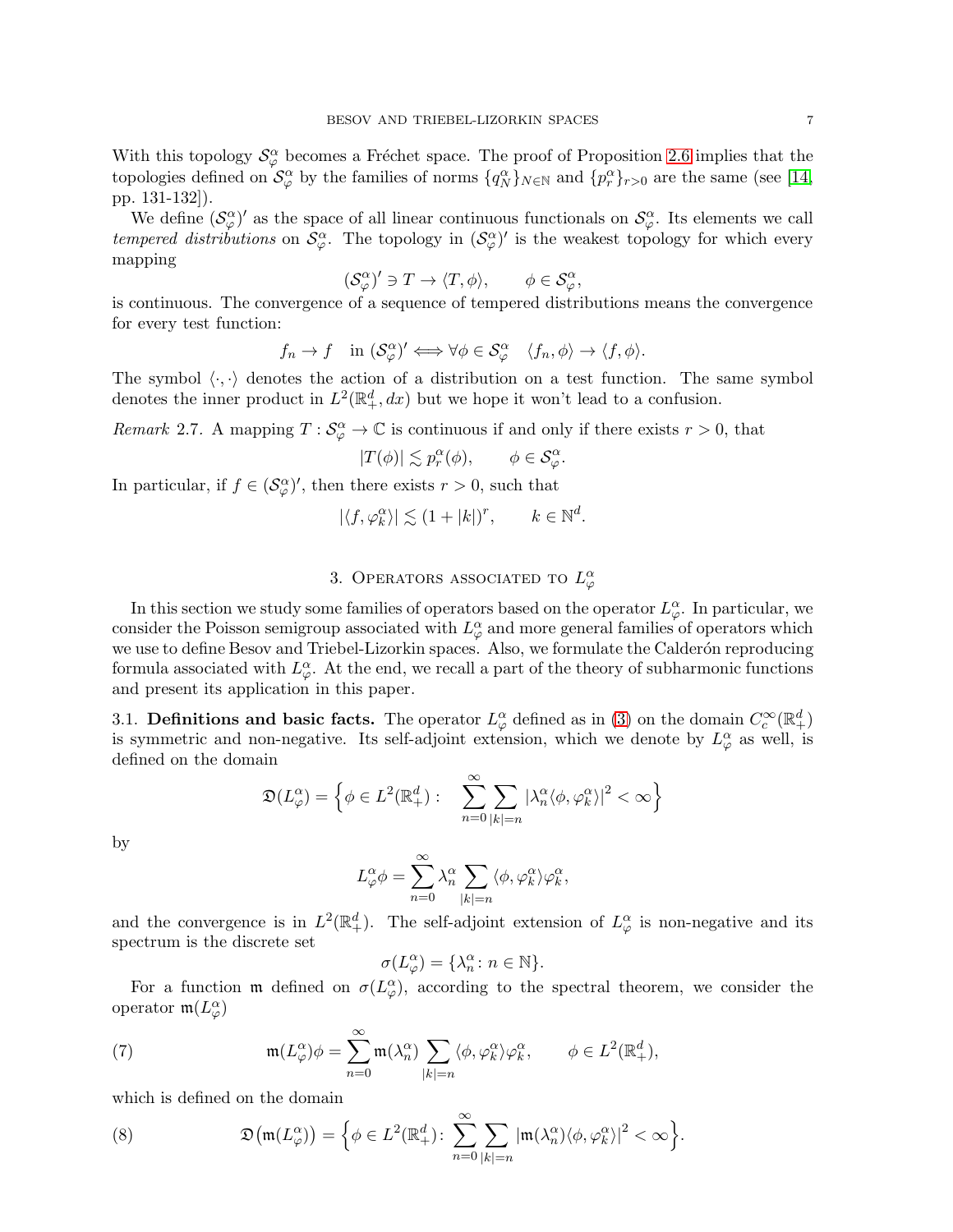If **m** is bounded on  $\sigma(L_{\varphi}^{\alpha})$ , then  $\mathfrak{D}(\mathfrak{m}(L_{\varphi}^{\alpha})) = L^{2}(\mathbb{R}_{+}^{d})$  and  $\mathfrak{m}(L_{\varphi}^{\alpha})$  is bounded on  $L^{2}(\mathbb{R}_{+}^{d})$ , and if m is real-valued, then  $m(L^{\alpha}_{\varphi})$  is self-adjoint.

We consider the *Poisson semigroup* associated to  $L^{\alpha}_{\varphi}$ ,  $\{e^{-t\sqrt{L^{\alpha}_{\varphi}}}\}_{t>0}$ , and more generally, for  $m \in \mathbb{N}$ , the family of operators

$$
\left\{\left(t\sqrt{L_{\varphi}^{\alpha}}\right)^{m}e^{-t\sqrt{L_{\varphi}^{\alpha}}}\right\}_{t>0}
$$

.

We use the notation

<span id="page-7-0"></span>
$$
P_{t,m}^{\alpha} = \left(t\sqrt{L_{\varphi}^{\alpha}}\right)^{m} e^{-t\sqrt{L_{\varphi}^{\alpha}}}.
$$

According to [\(7\)](#page-6-0) the operators  $P_{t,m}^{\alpha}$  are spectrally defined on  $L^2(\mathbb{R}^d_+)$  by

(9) 
$$
P_{t,m}^{\alpha} \phi = \sum_{n=0}^{\infty} \left( t \sqrt{\lambda_n^{\alpha}} \right)^m e^{-t \sqrt{\lambda_n^{\alpha}}} \sum_{|k|=n} \langle \phi, \varphi_k^{\alpha} \rangle \varphi_k^{\alpha}.
$$

When  $m = 0$  we write  $P_t^{\alpha}$ .

<span id="page-7-3"></span>Moreover, the operators  $P_{t,m}^{\alpha}$  are integral operators:

(10) 
$$
\forall \phi \in L^{2}(\mathbb{R}^{d}_{+}) \qquad P_{t,m}^{\alpha}\phi(x) = \int_{\mathbb{R}^{d}_{+}} p_{t,m}^{\alpha}(x,y)\phi(y)dy, \qquad x \in \mathbb{R}^{d}_{+}, t > 0,
$$

and their kernels are defined by

<span id="page-7-1"></span>(11) 
$$
p_{t,m}^{\alpha}(x,y) = \sum_{n=0}^{\infty} \left( t \sqrt{\lambda_n^{\alpha}} \right)^m e^{-t \sqrt{\lambda_n^{\alpha}}} \sum_{k=|n|} \varphi_k^{\alpha}(x) \varphi_k^{\alpha}(y), \qquad x, y \in \mathbb{R}_+^d.
$$

When  $m = 0$  we write  $p_t^{\alpha}$  for the Poisson kernel.

## <span id="page-7-2"></span>**Proposition 3.1.** Let  $t > 0$  and  $m \in \mathbb{N}$ .

- (i) If  $\phi_j \in \mathcal{S}_{\varphi}^{\alpha}$  converges to  $\phi \in \mathcal{S}_{\varphi}^{\alpha}$  in  $\mathcal{S}_{\varphi}^{\alpha}$ , then  $\phi_j$  also converges to  $\phi$  in  $L^2(\mathbb{R}_+^d)$ .
- (ii) The series in [\(9\)](#page-7-0) converges to  $P_{t,m}^{\alpha} \phi$  in  $\mathcal{S}_{\varphi}^{\alpha}$  (for any  $\phi \in L^2(\mathbb{R}^d_+)$ ).
- (iii) For any fixed  $y \in \mathbb{R}^d_+$  the series in [\(11\)](#page-7-1) converges to  $p_{t,m}^{\alpha}(\cdot, y)$  in  $\mathcal{S}_{\varphi}^{\alpha}$ .

*Proof.* We begin with (i). For the simplicity assume that  $\phi_j \to 0$  in  $\mathcal{S}_{\varphi}^{\alpha}$ . Then

$$
\|\phi_j\|_2 = \left(\sum_{k \in \mathbb{N}^d} |\langle \phi_j, \varphi_k \rangle|^2\right)^{1/2} \le \sum_{n=0}^{\infty} \left(\sum_{|k|=n} |\langle \phi_j, \varphi_k \rangle|^2\right)^{1/2}
$$

and the last quantity converges to 0 because  $\phi_j$  converges to 0 in  $\mathcal{S}_{\varphi}^{\alpha}$ .

Now we pass to the proof of (ii). Let  $r > 0$ . For  $t, m$  and  $\phi$  as in the claim and positive integer M we compute

$$
p_r^{\alpha} \Big( \sum_{n=M}^{\infty} \left( t \sqrt{\lambda_n^{\alpha}} \right)^m e^{-t \sqrt{\lambda_n^{\alpha}}} \sum_{|k|=n} \langle \phi, \varphi_k^{\alpha} \rangle \varphi_k^{\alpha} \Big) = \sum_{n=M}^{\infty} (1+n)^r \Big( \sum_{|k|=n} \left| \left( t \sqrt{\lambda_{|k|}^{\alpha}} \right)^m e^{-t \sqrt{\lambda_{|k|}^{\alpha}}} \langle \phi, \varphi_k^{\alpha} \rangle \right|^2 \Big)^{\frac{1}{2}}
$$
  

$$
= \sum_{n=M}^{\infty} (1+n)^r \left( t \sqrt{\lambda_n^{\alpha}} \right)^m e^{-t \sqrt{\lambda_n^{\alpha}}} \Big( \sum_{|k|=n} |\langle \phi, \varphi_k^{\alpha} \rangle|^2 \Big)^{\frac{1}{2}}
$$
  

$$
\lesssim \sum_{n=M}^{\infty} (1+n)^{r+(d-1)/2} \left( t \sqrt{\lambda_n^{\alpha}} \right)^m e^{-t \sqrt{\lambda_n^{\alpha}}} \|\phi\|_2.
$$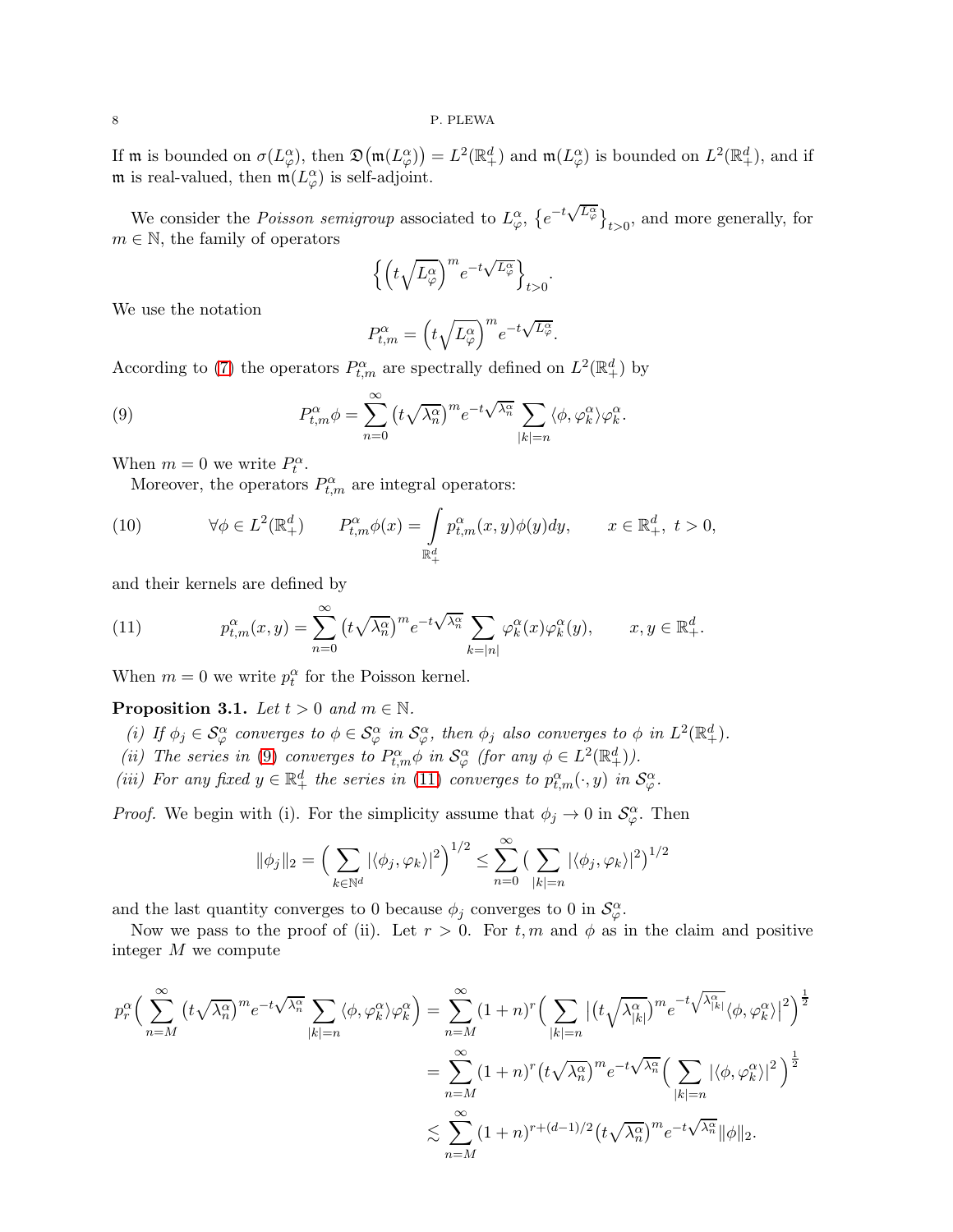The series is convergent so it tends to 0 when  $M \to \infty$ . The proof of (iii) follows the similar argument along with the uniform boundedness of the functions  $\varphi_k^{\alpha}$ .

3.2. Kernel estimates. In this paper we will not consider the heat semigroup associated with  $L^{\alpha}_{\varphi}$ , that is the semigroup of operators  $\{e^{-tL^{\alpha}_{\varphi}}\}_{t>0}$ , in the context of Besov and Triebel-Lizorkin spaces. However, it will be useful in kernel estimates.

The heat semigroup is a semigroup of integral operators on  $L^2(\mathbb{R}^d_+)$ :

$$
e^{-tL_{\varphi}^{\alpha}}\phi(x) = \int\limits_{\mathbb{R}^d_+} G_t^{\alpha}(x, y)\phi(y)dy, \qquad \phi \in L^2(\mathbb{R}^d_+), \ x \in \mathbb{R}^d_+, \ t > 0,
$$

where

$$
G_t^{\alpha}(x, y) = \sum_{n=0}^{\infty} e^{-t\lambda_n^{\alpha}} \sum_{k=|n|} \varphi_k^{\alpha}(x) \varphi_k^{\alpha}(y), \qquad x, y \in \mathbb{R}_+^d,
$$

and there is an explicit formula

$$
G_t^{\alpha}(x,y) = (\sinh(2t))^{-d} \exp\left(-\frac{1}{2}\coth(2t)(|x|^2+|y|^2)\right) \prod_{i=1}^d \sqrt{x_i y_i} \mathcal{I}_{\alpha_i}\left(\frac{x_i y_i}{\sinh(2t)}\right).
$$

Here  $\mathcal{I}_{\nu}, \nu \in \mathbb{R}$ , denotes the modified Bessel function of first kind and order  $\nu$ , which is smooth and positive on  $(0, \infty)$ .

Before we pass to the estimates of  $p_{t,m}^{\alpha}$  we give some technical lemmas.

<span id="page-8-3"></span>**Lemma 3.2.** For  $\alpha \in [-1/2, \infty)^d$  the following estimate holds

$$
G_t^{\alpha}(x, y) \lesssim \begin{cases} e^{-dt} e^{-\frac{|x-y|^2}{2}}, & t > 1, \\ t^{-d/2} e^{-\frac{|x-y|^2}{4t}}, & 0 < t \le 1, \end{cases} \qquad x, y \in \mathbb{R}^d_+.
$$

For the proof see [\[18,](#page-24-16) Lemma 2.1] and the comment following it.

The subordination identity

<span id="page-8-0"></span>
$$
e^{-t\sqrt{a}} = \frac{1}{4\sqrt{\pi}} \int_{0}^{\infty} t e^{-\frac{t^2}{4u}} e^{-ua} \frac{du}{u^{3/2}}, \quad a > 0,
$$

and a computation show that  $p_t^{\alpha}(x, y)$  and  $G_t^{\alpha}(x, y)$  are related by

(12) 
$$
p_t^{\alpha}(x, y) = \frac{1}{4\sqrt{\pi}} \int_{0}^{\infty} t e^{-\frac{t^2}{4u}} G_u^{\alpha}(x, y) \frac{du}{u^{3/2}}.
$$

We shall need the following representation of  $p_{t,m}^{\alpha}(x, y)$ .

<span id="page-8-2"></span>**Lemma 3.3.** Let  $t > 0$ ,  $x, y \in \mathbb{R}^d_+$ ,  $m \in \mathbb{N}$  and  $\alpha \in [-1/2, \infty)^d$ . Then

<span id="page-8-1"></span>
$$
p_{t,m}^{\alpha}(x,y) = \frac{(-1)^{m+1}t^m}{2\sqrt{\pi}} \int_{0}^{\infty} \partial_t^{m+1} \left(e^{-\frac{t^2}{4u}}\right) G_u^{\alpha}(x,y) \frac{du}{u^{1/2}}.
$$

Proof. Firstly we shall check that

(13) 
$$
p_{t,m}^{\alpha}(x,y) = (-t)^m \partial_t^m p_t^{\alpha}(x,y).
$$

It suffices to use [\(11\)](#page-7-1) and justify the possibility of differentiating the series on the right hand side of [\(11\)](#page-7-1) taken with  $m = 0$ , term by term successively m times with respect to t, for any fixed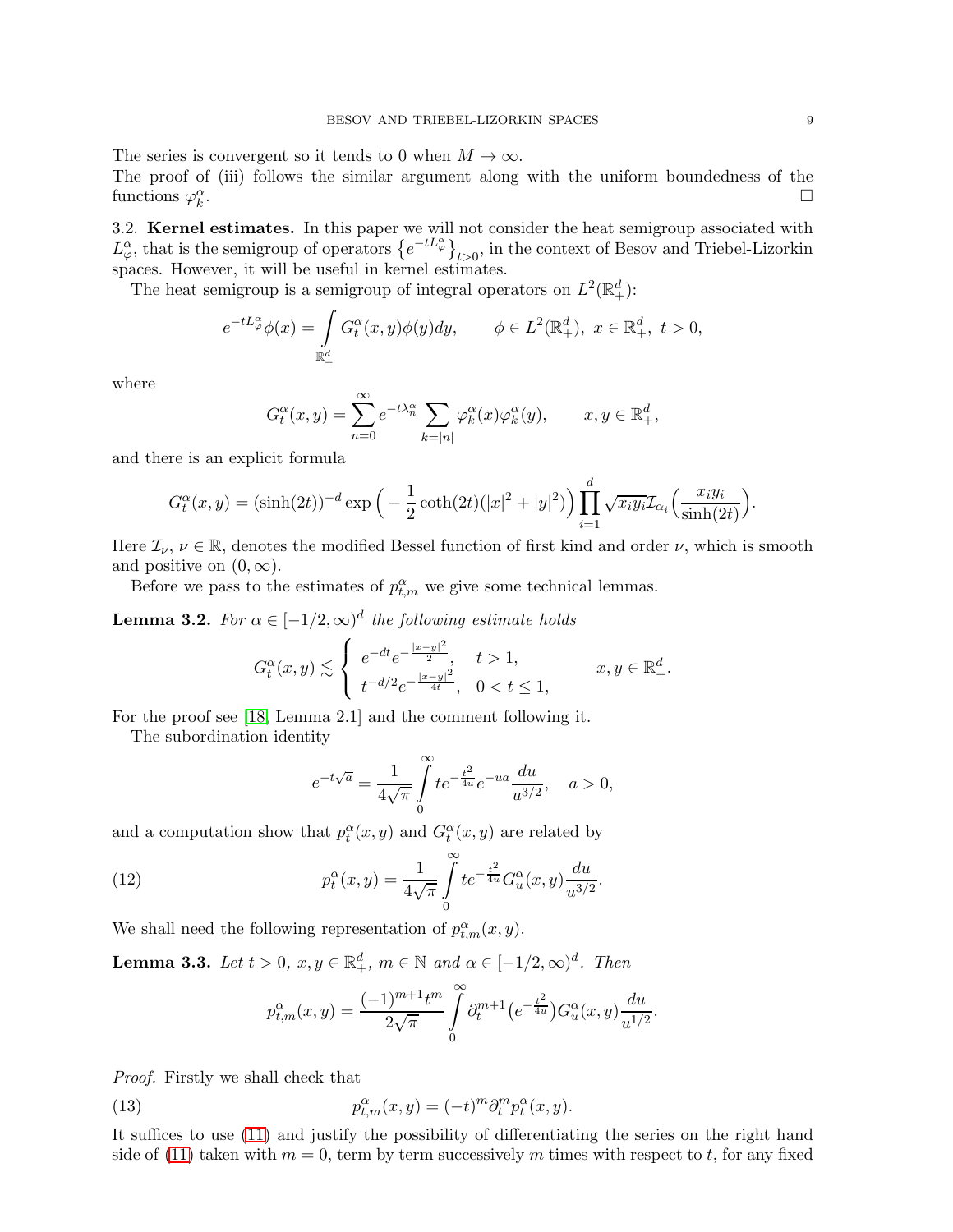#### 10 P. PLEWA

 $x, y \in \mathbb{R}^d_+$ . This is indeed possible due to an appropriate application of Lebesgue's dominated convergence theorem.

Now, using [\(12\)](#page-8-0) and [\(13\)](#page-8-1) and entering with  $\partial_t^m$  under the integral sign (this is again legitimate due to Lebesgue's dominated convergence theorem) we finally arrive to

$$
p_{t,m}^{\alpha}(x,y) = \frac{(-t)^m}{4\sqrt{\pi}} \int_0^{\infty} \partial_t^m \left( t e^{-\frac{t^2}{4u}} \right) G_u^{\alpha}(x,y) \frac{du}{u^{3/2}} = \frac{(-1)^{m+1} t^m}{2\sqrt{\pi}} \int_0^{\infty} \partial_t^{m+1} \left( e^{-\frac{t^2}{4u}} \right) G_u^{\alpha}(x,y) \frac{du}{u^{1/2}}.
$$

<span id="page-9-0"></span>**Proposition 3.4.** For every  $m \in \mathbb{N}_+$  and  $\alpha \in [-1/2, \infty)^d$  we have

$$
|p_{t,m}^{\alpha}(x,y)| \lesssim \frac{t^m}{(t+|x-y|)^{d+m}}, \qquad t > 0, \quad x, y \in \mathbb{R}_+^d.
$$

*Proof.* Note that for every  $m \in \mathbb{N}_+$  we have

$$
\left|\partial_t^m e^{-\frac{t^2}{4u}}\right|\lesssim e^{-\frac{t^2}{8u}}u^{-m/2},\qquad u>0,\quad t>0.
$$

For the proof see [\[4,](#page-24-10) p. 410]. Thus Lemma [3.3](#page-8-2) implies

$$
|p_{t,m}^{\alpha}(x,y)| \lesssim t^m \int\limits_{0}^{\infty} \Big| \partial_t^{m+1}\big(e^{-\frac{t^2}{4u}}\big)\Big|G_u^{\alpha}(x,y)\frac{du}{u^{1/2}} \lesssim t^m \int\limits_{0}^{\infty} e^{-\frac{t^2}{8u}}u^{-(m+1)/2}G_u^{\alpha}(x,y)\frac{du}{u^{1/2}}.
$$

We now split the integration over  $(0, \infty)$  onto the intervals  $(0, 1)$  and  $(1, \infty)$ , denote the resulting integrals by  $I_0$  and  $I_{\infty}$ , and estimate them. For  $I_0$  we write using the substitution  $u = (t^2 +$  $|x-y|^2$ /8w. Lemma [3.2](#page-8-3) yields

$$
I_0 \lesssim \int_0^1 u^{-(m+d+2)/2} e^{-\frac{t^2 + |x-y|^2}{8u}} du \lesssim \int_{\frac{t^2 + |x-y|^2}{8}}^{\infty} e^{-w} \frac{w^{(m+d-2)/2}}{(t^2 + |x-y|^2)^{(m+d)/2}} dw
$$
  

$$
\lesssim \Gamma\left(\frac{m+d}{2}\right) \frac{1}{(t + |x-y|)^{m+d}},
$$

and for  $I_{\infty}$  we estimate

$$
I_{\infty} \lesssim \int_{1}^{\infty} e^{-ud} u^{-(m+2)/2} e^{-\frac{t^2 + |x - y|^2}{8u}} du \lesssim \frac{1}{(t + |x - y|)^{m + d}} \int_{1}^{\infty} e^{-ud} u^{(d-2)/2} du \lesssim \frac{1}{(t + |x - y|)^{m + d}}.
$$

The required estimate in Proposition [3.4](#page-9-0) follows.

3.3.  $P_{t,m}^{\alpha}$  on tempered distributions. Thanks to Proposition [3.1,](#page-7-2) for  $f \in (\mathcal{S}_{\varphi}^{\alpha})'$ ,  $t > 0$  and  $m \in \mathbb{N}$ , we may define  $P_{t,m}^{\alpha} f$  as a function on  $\mathbb{R}^d_+$  by

(14) 
$$
P_{t,m}^{\alpha}f(x) = \langle f, p_{t,m}^{\alpha}(x, \cdot) \rangle, \qquad x \in \mathbb{R}_+^d.
$$

<span id="page-9-2"></span>**Proposition 3.5.** Let f, t and m be as above. Then  $P_{t,m}^{\alpha} f \in S_{\varphi}^{\alpha}$ . Moreover, the mapping  $T_f: \mathcal{S}_{\varphi}^{\alpha} \to \mathbb{C}$  defined as

<span id="page-9-1"></span>
$$
T_f(\phi) = \int\limits_{\mathbb{R}^d_+} P_{t,m}^{\alpha} f(x) \phi(x) dx, \qquad \phi \in \mathcal{S}_{\varphi}^{\alpha},
$$

is a tempered distribution.

$$
\Box
$$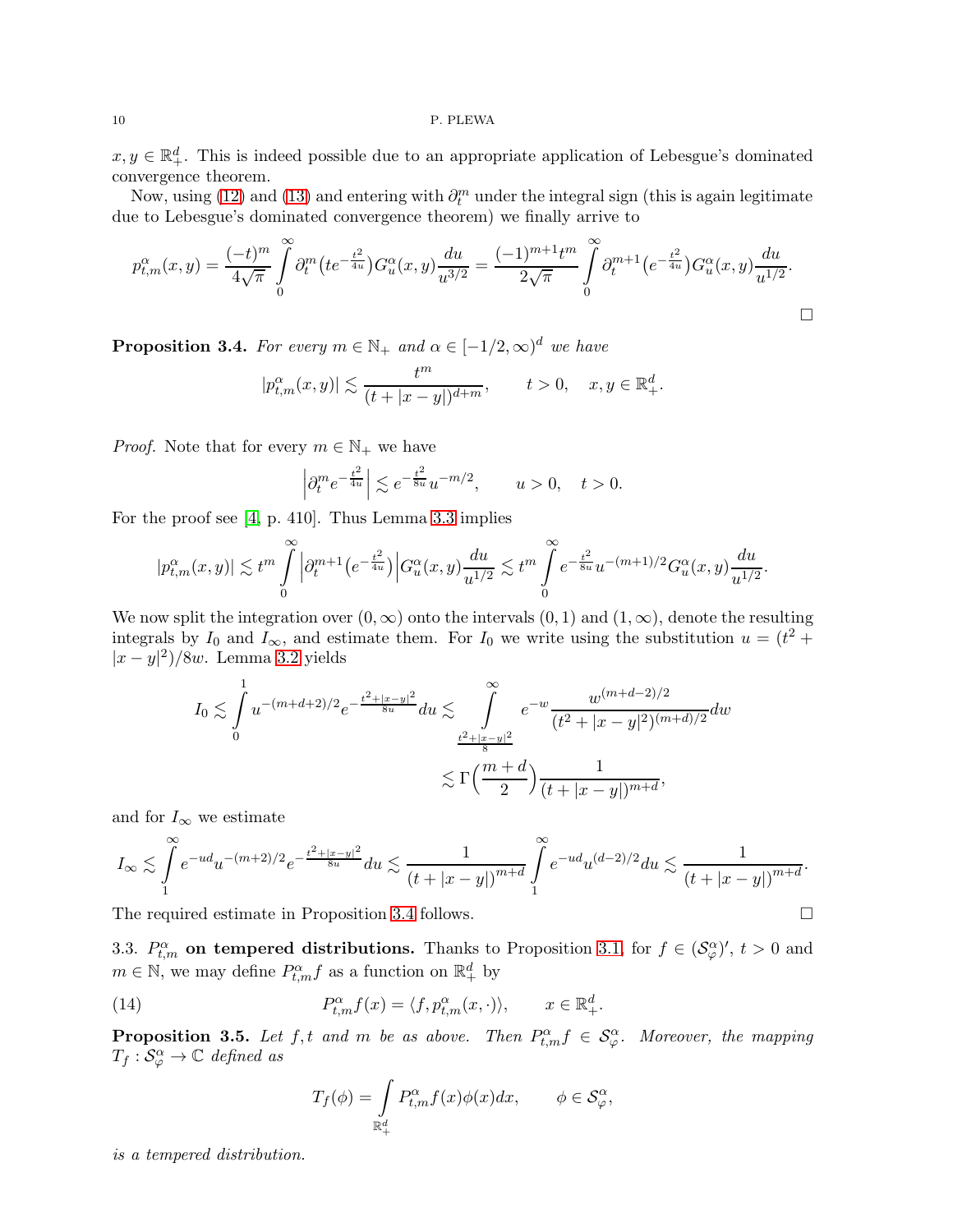*Proof.* Let  $f \in (\mathcal{S}_{\varphi}^{\alpha})'$  and  $r > 0$  be such that  $|\langle f, \varphi_k^{\alpha} \rangle| \lesssim (1 + |k|)^r$ ,  $k \in \mathbb{N}^d$  (see Remark [2.7\)](#page-6-1). Firstly, we check that  $P_{t,m}^{\alpha} f \in L^2(\mathbb{R}^d_+)$ . Using Proposition [3.1](#page-7-2) and Minkowski's inequality we compute

$$
||P_{t,m}^{\alpha}f||_2 = \left(\int_{\mathbb{R}^d_+} |\langle f, p_{t,m}^{\alpha}(x, \cdot)\rangle|^2 dx\right)^{1/2} = \left(\int_{\mathbb{R}^d_+} |\langle f, \sum_{n=0}^{\infty} (t\sqrt{\lambda_n^{\alpha}})^m e^{-t\sqrt{\lambda_n^{\alpha}}} \sum_{|k|=n} \varphi_k^{\alpha}(x) \varphi_k^{\alpha}\rangle|^2 dx\right)^{1/2}
$$
  

$$
= \left(\int_{\mathbb{R}^d_+} \left|\sum_{n=0}^{\infty} (t\sqrt{\lambda_n^{\alpha}})^m e^{-t\sqrt{\lambda_n^{\alpha}}} \sum_{|k|=n} \varphi_k^{\alpha}(x) \langle f, \varphi_k^{\alpha}\rangle\right|^2 dx\right)^{1/2}
$$
  

$$
\lesssim \sum_{n=0}^{\infty} (t\sqrt{\lambda_n^{\alpha}})^m e^{-t\sqrt{\lambda_n^{\alpha}}}(1+n)^r \sum_{|k|=n} ||\varphi_k^{\alpha}||_2
$$
  

$$
\lesssim \sum_{n=0}^{\infty} (t\sqrt{\lambda_n^{\alpha}})^m e^{-t\sqrt{\lambda_n^{\alpha}}}(1+n)^{r+d-1}
$$

and the last sum is finite.

Now we shall prove that  $P_{t,m}^{\alpha} f \in \mathcal{S}_{\varphi}^{\alpha}$ . Fix  $j \in \mathbb{N}^d$ . Proposition [3.1](#page-7-2) implies that for any  $N \in \mathbb{N}$ , using Fubini's theorem, we have

$$
\langle P_{t,m}^{\alpha} f, \varphi_j^{\alpha} \rangle = \int_{\mathbb{R}_+^d} \langle f, \sum_{n=0}^{\infty} (t \sqrt{\lambda_n^{\alpha}})^m e^{-t \sqrt{\lambda_n^{\alpha}}} \sum_{|k|=n} \varphi_k^{\alpha}(x) \varphi_k^{\alpha} \rangle \varphi_j^{\alpha}(x) dx
$$
  

$$
= \int_{\mathbb{R}_+^d} \sum_{n=0}^{\infty} (t \sqrt{\lambda_n^{\alpha}})^m e^{-t \sqrt{\lambda_n^{\alpha}}} \sum_{|k|=n} \langle f, \varphi_k^{\alpha} \rangle \varphi_k^{\alpha}(x) \varphi_j^{\alpha}(x) dx
$$
  

$$
= (t \sqrt{\lambda_{[j]}^{\alpha}})^m e^{-t \sqrt{\lambda_{[j]}^{\alpha}}} \langle f, \varphi_j^{\alpha} \rangle
$$
  

$$
= O((1+|j|)^{-N}).
$$

Now, we will show that  $T_f \in (\mathcal{S}_{\varphi}^{\alpha})'$ . It suffices to prove that there exists  $\tilde{r} > 0$  that  $|T_f(\phi)| \lesssim$  $p_{\tilde{r}}^{\alpha}(\phi), \phi \in \mathcal{S}_{\varphi}^{\alpha}$ . Let  $\phi \in \mathcal{S}_{\varphi}^{\alpha}$ . Using Proposition [3.1,](#page-7-2) Fubini's theorem and the Cauchy-Schwarz inequality we obtain

$$
|T_f(\phi)| = \Big| \int_{\mathbb{R}_+^d} \Big\langle f, \sum_{n=0}^\infty (t \sqrt{\lambda_n^{\alpha}})^m e^{-t \sqrt{\lambda_n^{\alpha}}} \sum_{|k|=n} \varphi_k^{\alpha}(x) \varphi_k^{\alpha} \Big\rangle \phi(x) dx \Big|
$$
  

$$
\leq \sum_{n=0}^\infty (t \sqrt{\lambda_n^{\alpha}})^m e^{-t \sqrt{\lambda_n^{\alpha}}} \sum_{|k|=n} \Big| \int_{\mathbb{R}_+^d} \langle f, \varphi_k^{\alpha} \rangle \varphi_k^{\alpha}(x) \phi(x) dx \Big|
$$
  

$$
\lesssim \sum_{n=0}^\infty (t \sqrt{\lambda_n^{\alpha}})^m e^{-t \sqrt{\lambda_n^{\alpha}}} \sum_{|k|=n} (1+n)^r |\langle \phi, \varphi_k^{\alpha} \rangle|
$$
  

$$
\lesssim \sum_{n=0}^\infty (t \sqrt{\lambda_n^{\alpha}})^m e^{-t \sqrt{\lambda_n^{\alpha}}} (1+n)^{r+d-1} \Big( \sum_{|k|=n} |\langle \phi, \varphi_k^{\alpha} \rangle|^2 \Big)^{1/2}
$$
  

$$
\lesssim p_{r+d-1}^{\alpha}(\phi).
$$

**Proposition 3.6.** The operator  $P_{t,m}^{\alpha}$ ,  $t > 0$ ,  $m \in \mathbb{N}$ , maps  $\mathcal{S}_{\varphi}^{\alpha}$  into itself continuously.

 $\Box$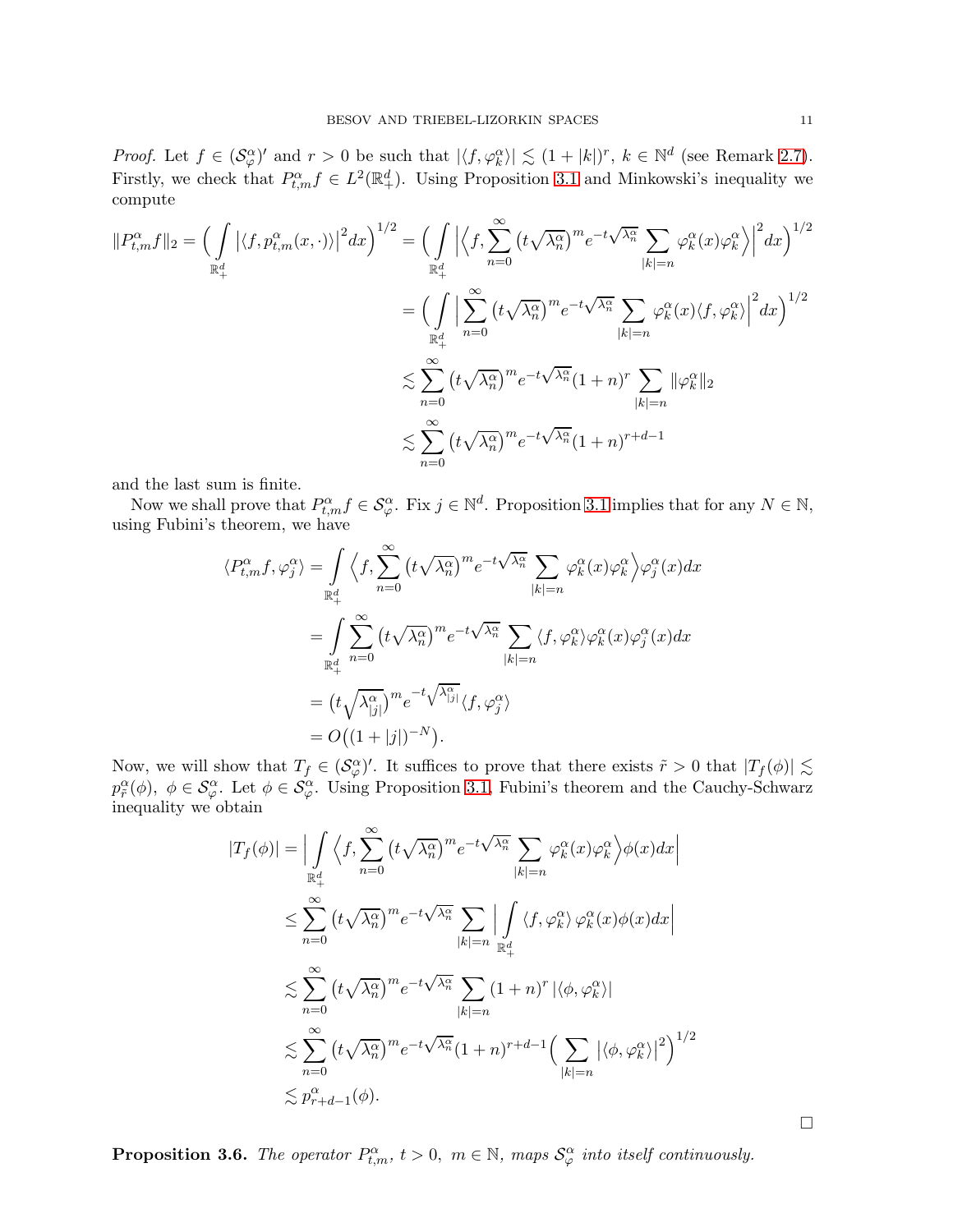*Proof.* Let  $\phi \in \mathcal{S}_{\varphi}^{\alpha}$ . By Proposition [3.1](#page-7-2) (i),

 $P_{t,m}^{\alpha} \phi \in \mathcal{S}_{\varphi}^{\alpha}$ . For  $\phi_j \to 0$  in  $\mathcal{S}_{\varphi}^{\alpha}$  and fixed  $r > 0$  we compute

$$
p_r^{\alpha}(P_{t,m}^{\alpha}\phi_j) = \sum_{n=0}^{\infty} (n+1)^r \Big(\sum_{|k|=n} |\langle (t\sqrt{L_{\varphi}^{\alpha}})^m e^{-t\sqrt{L_{\varphi}^{\alpha}}}\phi_j, \varphi_k^{\alpha} \rangle|^2\Big)^{1/2}
$$
  

$$
= \sum_{n=0}^{\infty} (n+1)^r \Big(\sum_{|k|=n} |(t\sqrt{\lambda_{|k|}^{\alpha}})^m e^{-t\sqrt{\lambda_{|k|}^{\alpha}}}\langle \phi_j, \varphi_k^{\alpha} \rangle|^2\Big)^{1/2}
$$
  

$$
= \sum_{n=0}^{\infty} (n+1)^r (t\sqrt{\lambda_n^{\alpha}})^m e^{-t\sqrt{\lambda_n^{\alpha}}} \Big(\sum_{|k|=n} |\langle \phi_j, \varphi_k^{\alpha} \rangle|^2\Big)^{1/2}
$$
  

$$
\lesssim p_r^{\alpha}(\phi_j).
$$

Because of  $p_r^{\alpha}(\phi_j) \to 0$ ,  $j \to \infty$ , we have  $p_r^{\alpha}(P_{t,m}^{\alpha}\phi_j) \to 0$ ,  $j \to \infty$ .

<span id="page-11-0"></span>Remark 3.7. If  $f \in (\mathcal{S}_{\varphi}^{\alpha})'$ , then we also may define  $P_{t,m}^{\alpha} f$  as tempered distribution by

$$
\langle P_{t,m}^{\alpha} f, \phi \rangle := \langle f, P_{t,m}^{\alpha} \phi \rangle, \qquad \phi \in \mathcal{S}_{\varphi}^{\alpha},
$$

and this definition coincides with the definition of  $P_{t,m}^{\alpha}f$  as a function. Indeed, for  $\phi \in \mathcal{S}_{\varphi}^{\alpha}$ applying Proposition [3.1](#page-7-2) and Fubini's theorem (a verification of the appropriate assumption will be given later) we obtain

$$
\int_{\mathbb{R}^4_+} P_{t,m}^{\alpha} f(x) \phi(x) dx = \int_{\mathbb{R}^4_+} \left\langle f, \sum_{n=0}^{\infty} \left( t \sqrt{\lambda_n^{\alpha}} \right)^m e^{-t \sqrt{\lambda_n^{\alpha}}} \sum_{|k|=n} \varphi_k^{\alpha}(x) \varphi_k^{\alpha} \right\rangle \phi(x) dx
$$
  
\n
$$
= \sum_{n=0}^{\infty} \left( t \sqrt{\lambda_n^{\alpha}} \right)^m e^{-t \sqrt{\lambda_n^{\alpha}}} \sum_{|k|=n} \left\langle f, \varphi_k^{\alpha} \right\rangle \int_{\mathbb{R}^d_+} \varphi_k^{\alpha}(x) \phi(x) dx
$$
  
\n
$$
= \left\langle f, \sum_{n=0}^{\infty} \left( t \sqrt{\lambda_n^{\alpha}} \right)^m e^{-t \sqrt{\lambda_n^{\alpha}}} \sum_{|k|=n} \varphi_k^{\alpha} \int_{\mathbb{R}^d_+} \phi(x) \varphi_k^{\alpha}(x) dx \right\rangle
$$
  
\n
$$
= \left\langle f, P_{t,m}^{\alpha} \phi \right\rangle.
$$

Now, we verify the assumption of Fubini's theorem. For some  $r > 0$ , the Cauchy-Schwarz inequality yields

$$
\sum_{n=0}^{\infty} (t\sqrt{\lambda_n^{\alpha}})^m e^{-t\sqrt{\lambda_n^{\alpha}}} \sum_{|k|=n} |\langle f, \varphi_k^{\alpha} \rangle| \int_{\mathbb{R}^d_+} |\varphi_k^{\alpha}(x)\phi(x)| dx \leq \sum_{n=0}^{\infty} (t\sqrt{\lambda_n^{\alpha}})^m e^{-t\sqrt{\lambda_n^{\alpha}}} \sum_{|k|=n} (1+n)^r ||\phi||_2
$$
  

$$
\lesssim \sum_{n=0}^{\infty} (t\sqrt{\lambda_n^{\alpha}})^m e^{-t\sqrt{\lambda_n^{\alpha}}} (1+n)^{r+d-1} ||\phi||_2
$$
  

$$
\lesssim ||\phi||_2.
$$

## 3.4. Calderón reproducing formula.

<span id="page-11-1"></span>**Proposition 3.8.** Let  $f \in (\mathcal{S}_{\varphi}^{\alpha})'$ . Then

- (i) for all  $m \in \mathbb{N}$ ,  $\lim_{t \to \infty}$  $P_{t,m}^{\alpha}f=0$  in  $(\mathcal{S}_{\varphi}^{\alpha})'$ ; (ii) for all  $m \in \mathbb{N}_+$ ,  $\lim_{t \to 0^+}$  $P_{t,m}^{\alpha}f=0$  in  $(\mathcal{S}_{\varphi}^{\alpha})'$ ;
- (iii) lim  $\lim_{t\to 0^+} (I - P_t^{\alpha})f = 0$  in  $(\mathcal{S}_{\varphi}^{\alpha})'$ .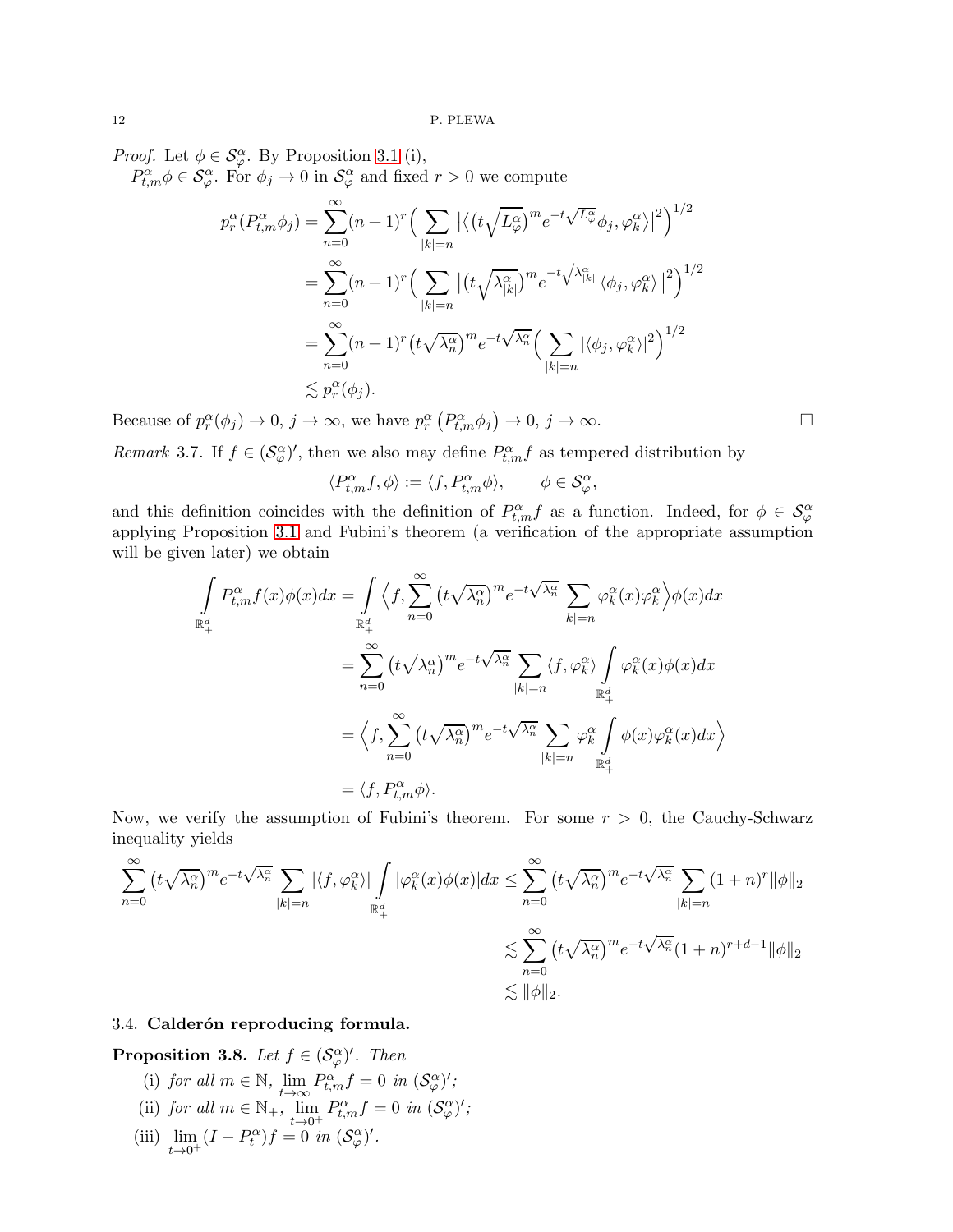*Proof.* (i) Definition [3.7](#page-11-0) implies that it suffices to prove that for any  $\phi \in \mathcal{S}_{\varphi}^{\alpha}$  and  $r > 0$  there is

$$
\lim_{t \to \infty} p_r^{\alpha} (P_{t,m}^{\alpha} \phi) = 0.
$$

Hence, applying Fubini's theorem, we compute

$$
p_r^{\alpha}(P_{t,m}^{\alpha}\phi) = \sum_{n=0}^{\infty} (n+1)^r \Big(\sum_{|k|=n} |\langle P_{t,m}^{\alpha}\phi, \varphi_k^{\alpha}\rangle|^2\Big)^{1/2}
$$
  
\n
$$
= \sum_{n=0}^{\infty} (n+1)^r \Big(\sum_{|k|=n} \Big|\sum_{i=0}^{\infty} \left(t\sqrt{\lambda_i^{\alpha}}\right)^m e^{-t\sqrt{\lambda_i^{\alpha}}}\sum_{|j|=i} \langle \phi, \varphi_j^{\alpha}\rangle \langle \varphi_j^{\alpha}, \varphi_k^{\alpha}\rangle \Big|^2\Big)^{1/2}
$$
  
\n
$$
= \sum_{n=0}^{\infty} (n+1)^r \Big(\sum_{|k|=n} \Big|\left(t\sqrt{\lambda_{|k|}^{\alpha}}\right)^m e^{-t\sqrt{\lambda_{|k|}^{\alpha}}} \langle \phi, \varphi_k^{\alpha}\rangle \Big|^2\Big)^{1/2}
$$
  
\n
$$
= \sum_{n=0}^{\infty} (n+1)^r \left(t\sqrt{\lambda_n^{\alpha}}\right)^m e^{-t\sqrt{\lambda_n^{\alpha}}} \Big(\sum_{|k|=n} |\langle \phi, \varphi_k^{\alpha}\rangle|^2\Big)^{1/2},
$$

and the last quantity converges to 0 when  $t \to \infty$ , because  $\phi \in \mathcal{S}_{\varphi}^{\alpha}$ .

(ii) As in (i), one just have to replace  $t \to \infty$  by  $t \to 0^+$  in the last step.

(iii) Similarly to (i), we will show that for any  $\phi \in \mathcal{S}_{\varphi}^{\alpha}$  and  $r > 0$  we have

$$
\lim_{t \to 0^+} p_r^{\alpha} ((I - P_t^{\alpha}) \phi) = 0.
$$

Thus

$$
p_r^{\alpha}((I - P_t^{\alpha})\phi) = \sum_{n=0}^{\infty} (n+1)^r \Big( \sum_{|k|=n} \Big| \Big\langle \phi - \sum_{i=0}^{\infty} e^{-t\sqrt{\lambda_i^{\alpha}}} \sum_{|j|=i} \langle \phi, \varphi_j^{\alpha} \rangle \varphi_j^{\alpha}, \varphi_k^{\alpha} \Big\rangle \Big|^2 \Big)^{1/2}
$$
  

$$
= \sum_{n=0}^{\infty} (n+1)^r \Big( \sum_{|k|=n} \Big| \langle \phi, \varphi_k^{\alpha} \rangle - e^{-t\sqrt{\lambda_{|k|}^{\alpha}}} \langle \phi, \varphi_k^{\alpha} \rangle \Big|^2 \Big)^{1/2}
$$
  

$$
= \sum_{n=0}^{\infty} (n+1)^r \Big( 1 - e^{-t\sqrt{\lambda_n^{\alpha}}} \Big) \Big( \sum_{|k|=n} |\langle \phi, \varphi_k^{\alpha} \rangle|^2 \Big)^{1/2},
$$

and the last expression converges to 0 when  $t \to 0^+$  because  $\phi \in \mathcal{S}_{\varphi}^{\alpha}$  $\varphi$ .

Remark 3.9. In the following proposition we deal with integration of a one-parameter family of distributions. We understand it as follows

$$
\left\langle \int_0^\infty P_{t,m}^\alpha f \frac{dt}{t}, \phi \right\rangle = \left\langle f, \int_0^\infty P_{t,m}^\alpha \phi \frac{dt}{t} \right\rangle, \qquad \phi \in \mathcal{S}_\varphi^\alpha.
$$

<span id="page-12-0"></span>**Proposition 3.10** (Calderón reproducing formula). Let  $m_1, m_2 \in \mathbb{N}_+$ ,  $m = m_1 + m_2$  and  $f \in (\mathcal{S}_{\varphi}^{\alpha})'$ . Then

$$
f = \frac{2^m}{(m-1)!} \int_{0}^{\infty} P_{t,m_1}^{\alpha} P_{t,m_2}^{\alpha} f \frac{dt}{t}
$$

in  $(\mathcal{S}_{\varphi}^{\alpha})'$ .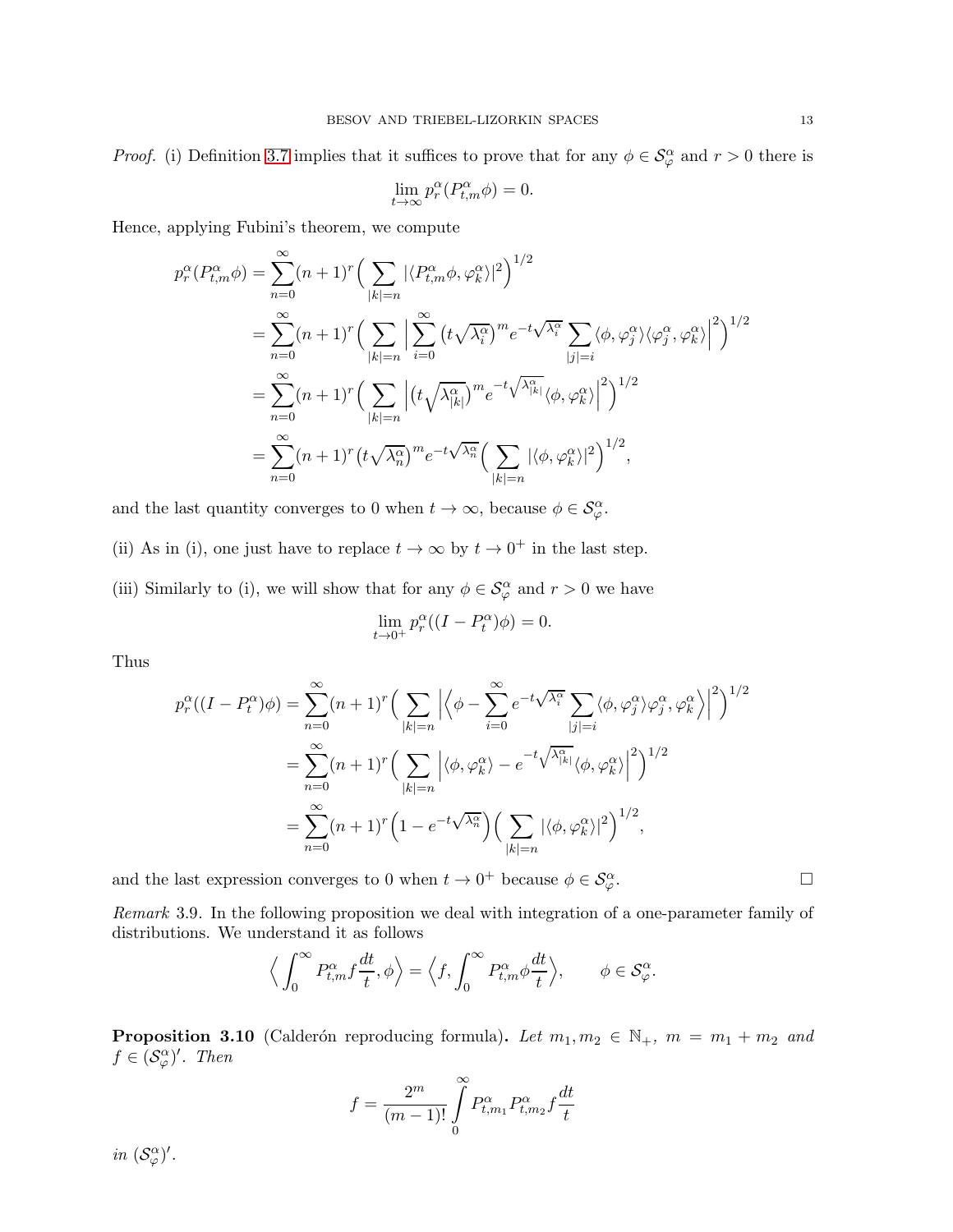*Proof.* Since the operators  $P_{t,m_i}^{\alpha}$ ,  $i = 1, 2$ , commute the equality above may be written as

$$
f = \frac{1}{(m-1)!} \int\limits_{0}^{\infty} P_{2t,m}^{\alpha} f \frac{dt}{t}.
$$

Let  $0 < \delta < \tau < \infty$ . We integrate by parts

$$
2^{-m} \int_{\delta}^{T} P_{2t,m}^{\alpha} f \frac{dt}{t} = -\left(t\sqrt{L_{\varphi}^{\alpha}}\right)^{m-1} \frac{1}{2} e^{-2t\sqrt{L_{\varphi}^{\alpha}}} f \Big|_{\delta}^{T} + \frac{m-1}{2} \int_{\delta}^{T} \left(t\sqrt{L_{\varphi}^{\alpha}}\right)^{m-2} \sqrt{L_{\varphi}^{\alpha}} e^{-2t\sqrt{L_{\varphi}^{\alpha}}} f dt
$$
  
\n
$$
= -\left(t\sqrt{L_{\varphi}^{\alpha}}\right)^{m-1} \frac{1}{2} e^{-2t\sqrt{L_{\varphi}^{\alpha}}} f \Big|_{\delta}^{T} - \left(t\sqrt{L_{\varphi}^{\alpha}}\right)^{m-2} \frac{m-1}{4} e^{-2t\sqrt{L_{\varphi}^{\alpha}}} f \Big|_{\delta}^{T}
$$
  
\n
$$
+ \frac{(m-1)(m-2)}{4} \int_{\delta}^{T} \left(t\sqrt{L_{\varphi}^{\alpha}}\right)^{m-3} \sqrt{L_{\varphi}^{\alpha}} e^{-2t\sqrt{L_{\varphi}^{\alpha}}} f dt
$$
  
\n
$$
= \dots = -\sum_{n=0}^{m-1} \frac{(m-1)!}{2^{m-n} n!} \left(t\sqrt{L_{\varphi}^{\alpha}}\right)^{n} e^{-2t\sqrt{L_{\varphi}^{\alpha}}} f \Big|_{\delta}^{T}
$$
  
\n
$$
= -\sum_{n=0}^{m-1} \frac{(m-1)!}{2^{m-n} n!} \left[ \left(\tau \sqrt{L_{\varphi}^{\alpha}}\right)^{n} e^{-\sqrt{2\tau L_{\varphi}^{\alpha}}} - \left(\delta \sqrt{L_{\varphi}^{\alpha}}\right)^{n} e^{-\sqrt{2\delta L_{\varphi}^{\alpha}}} \right] f.
$$

Proposition [3.4](#page-11-1) implies

$$
\lim_{\delta \to 0^+} \left( \delta \sqrt{L^{\alpha}_{\varphi}} \right)^n e^{-2\delta \sqrt{L^{\alpha}_{\varphi}}} f = 0
$$

in  $(\mathcal{S}_{\varphi}^{\alpha})'$  for  $n \in \mathbb{N}_{+}$ ,

$$
\lim_{\delta \to 0^+} e^{-2\delta \sqrt{L^{\alpha}_{\varphi}}} f = f
$$

in  $(\mathcal{S}_{\varphi}^{\alpha})'$  and

$$
\lim_{\tau \to \infty} \left( \tau \sqrt{L_{\varphi}^{\alpha}} \right)^n e^{-2\tau \sqrt{L_{\varphi}^{\alpha}}} f = 0
$$

in  $(\mathcal{S}_{\varphi}^{\alpha})'$  for  $n \in \mathbb{N}$ .

Letting  $\delta \to 0^+$  and  $\tau \to \infty$  in the result above we obtain

$$
\int_{0}^{\infty} P_{t,m_1}^{\alpha} P_{t,m_2}^{\alpha} f \frac{dt}{t} = \frac{(m-1)!}{2^m} f
$$

in  $(\mathcal{S}_{\varphi}^{\alpha})'$  and this finishes the proof.

3.5. Subharmonic functions. Let  $\Omega \subset \mathbb{R}^d$  be a nonempty open set. A locally integrable in  $\Omega$  real-valued function g is called subharmonic if  $\Delta g \geq 0$  in the sense of  $\mathcal{D}'(\Omega)$ , where  $\mathcal{D}'(\Omega)$ denotes the space of (classical) distributions on  $\Omega$  and  $\mathcal{D}(\Omega) = C_c^{\infty}(\Omega)$ . If  $g \in C^2(\Omega)$ , then the condition is equivalent to the non-negativity of  $\Delta g$  as a function.

Throughout this subsection, for  $f \in (\mathcal{S}_{\varphi}^{\alpha})'$  and  $m \in \mathbb{N}$ , we will consider the function

<span id="page-13-0"></span>
$$
\tilde{P}_{t,m}^{\alpha}f(x) = t^{-m} P_{t,m}^{\alpha}f(x)
$$

as a function of the variables  $(x,t) \in \mathbb{R}_+^d \times \mathbb{R}_+$ . Note that [\(11\)](#page-7-1), [\(14\)](#page-9-1) and Proposition [3.1](#page-7-2) yield

(15) 
$$
\tilde{P}_{t,m}^{\alpha}f(x) = \sum_{n=0}^{\infty} \left(\sqrt{\lambda_n^{\alpha}}\right)^m e^{-t\sqrt{\lambda_n^{\alpha}}}\sum_{k=|n|} \varphi_k^{\alpha}(x) \langle f, \varphi_k^{\alpha} \rangle.
$$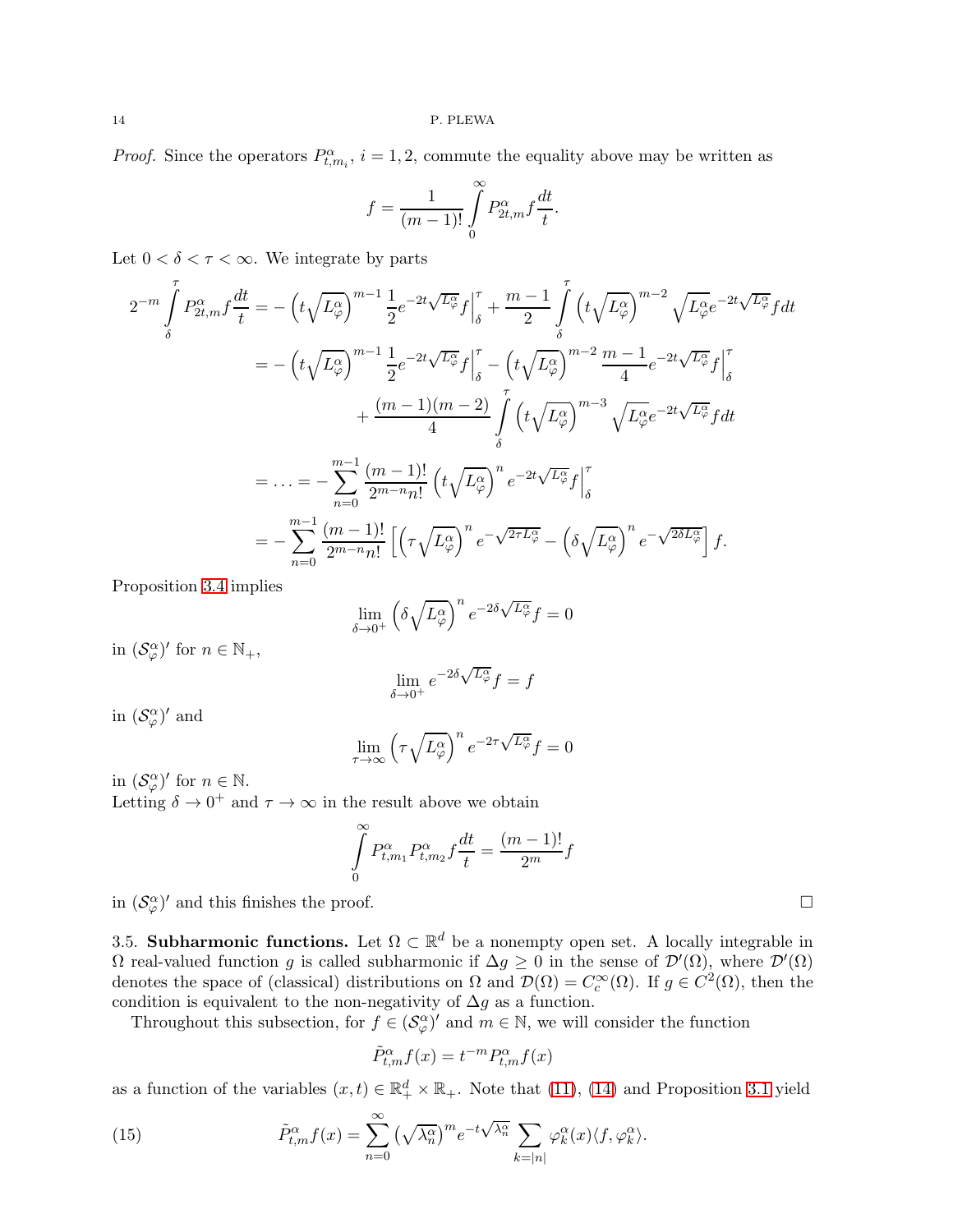<span id="page-14-0"></span>**Lemma 3.11.**  $\tilde{P}_{t,m}^{\alpha} f(x) \in C^{\infty}(\mathbb{R}^d_+ \times \mathbb{R}_+)$  and we can differentiate (with respect to x or t) the series [\(15\)](#page-13-0) term by term.

Proof. The equality

$$
\frac{\partial}{\partial x_i} \varphi_k^{\alpha}(x) = -2k_i^{1/2} \varphi_{k-e_i}^{\alpha+e_i} + \left(\frac{2\alpha_i - 1}{2x_i} - x_i\right) \varphi_k^{\alpha}(x)
$$

and [\(2\)](#page-2-1) imply that  $\vert \frac{\partial}{\partial x} \vert$  $\frac{\partial}{\partial x_i} \varphi_k^{\alpha} \leq (k_i+1)^{1/2}$  on  $(\varepsilon, 1/\varepsilon)^d$ , where  $e_i$  is the *i*-th coordinate vector in  $\mathbb{R}^d$ ,  $\varepsilon$  any positive number and, by convention,  $\varphi_{k-e_i}^{\alpha+e_i}$  $\alpha + e_i = 0$  if  $k_i = 0$ . Moreover,  $|\frac{d}{dt}e^{-t\sqrt{\lambda_n^{\alpha}}}| \lesssim \sqrt{\lambda_n^{\alpha}}$ on  $(\varepsilon,\infty)$ . Also we apply Remark [2.7.](#page-6-1) Therefore we can differentiate (with respect to x or t) the series in [\(15\)](#page-13-0) term by term. Similarly for higher derivatives.

<span id="page-14-2"></span>**Lemma 3.12.**  $|\tilde{P}_{t,m}^{\alpha}f(x)|^2$  is a subharmonic function in  $\mathbb{R}_+^d \times \mathbb{R}_+$ .

Proof. Firstly, we will check that

(16) 
$$
\left(\Delta + \frac{\partial^2}{\partial t^2}\right)\tilde{P}_{t,m}^{\alpha}f(x) = V^{\alpha}(x)\tilde{P}_{t,m}^{\alpha}f(x),
$$

where  $\Delta$  denotes the Laplacian on  $\mathbb{R}^d_+$  and  $V^{\alpha}(x)$  is defined in [\(4\)](#page-3-4). Applying Lemma [3.11](#page-14-0) we obtain

<span id="page-14-1"></span>
$$
\begin{split} \left(\Delta + \frac{\partial^2}{\partial t^2}\right) \tilde{P}_{t,m}^{\alpha} f(x) &= \sum_{n=0}^{\infty} \left(\sqrt{\lambda_n^{\alpha}}\right)^m \sum_{k=|n|} \langle f, \varphi_k^{\alpha} \rangle \left(\Delta + \frac{\partial^2}{\partial t^2}\right) e^{-t\sqrt{\lambda_n^{\alpha}}} \varphi_k^{\alpha}(x) \\ &= \sum_{n=0}^{\infty} \left(\sqrt{\lambda_n^{\alpha}}\right)^m \sum_{k=|n|} \langle f, \varphi_k^{\alpha} \rangle e^{-t\sqrt{\lambda_n^{\alpha}}} \left(\Delta \varphi_k^{\alpha}(x) + \lambda_n^{\alpha} \varphi_k^{\alpha}(x)\right). \end{split}
$$

Using the fact that  $\varphi_k^{\alpha}$  are the eigenfunctions of  $L^{\alpha}_{\varphi}$  completes the proof of [\(16\)](#page-14-1). Now we shall prove the claim. We denote the gradient in  $\mathbb{R}^d_+ \times \mathbb{R}_+$  by  $\nabla$  and compute

$$
\left(\Delta + \frac{\partial^2}{\partial t^2}\right)|\tilde{P}_{t,m}^{\alpha}f(x)|^2 = 2\|\nabla \tilde{P}_{t,m}^{\alpha}f(x)\|^2 + 2V^{\alpha}(x)|\tilde{P}_{t,m}^{\alpha}f(x)|^2.
$$

The obtained quantity is non-negative, thus the proof is completed.  $\Box$ 

<span id="page-14-3"></span>**Proposition 3.13.** For  $\alpha \in [-1/2, \infty)^d \setminus (-1/2, 1/2)^d$  let  $g(x, t)$  denote the multi-even extension (with respect to x) of  $\tilde{P}_{t,m}^{\alpha}f(x)$  in  $\mathbb{R}^d \times \mathbb{R}_+$ . Then  $|g(x,t)|^2$  is a subharmonic function in  $\mathbb{R}^d \times \mathbb{R}_+$ .

*Proof.* Note that Lemma [3.12](#page-14-2) says that  $|g(x,t)|^2$  is subharmonic in  $\mathbb{R}^d_+ \times \mathbb{R}_+$ . We shall prove that it is also subharmonic in  $\mathbb{R}^d \times \mathbb{R}_+$ .

Remark that Theorem [2.3,](#page-3-2) Proposition [3.5](#page-9-2) and Lemma [3.11](#page-14-0) imply that  $g(x,t) \in C^1(\mathbb{R}^d \times \mathbb{R}_+)$ (not necessarily in  $C^2$ ; in case  $\alpha_i = -1/2$  for some  $i = 1, \ldots, d$ ,  $g(x, t)$  for fixed the rest of variables belongs to  $\mathcal{S}(\mathbb{R})$ ,  $g_{x_ix_i}(x,t)$ ,  $i = 1, ..., d$ , is defined almost everywhere and is locally integrable in  $\mathbb{R}^d \times \mathbb{R}_+$ , whereas  $g_{tt}(x,t)$  is continuous in  $\mathbb{R}^d \times \mathbb{R}_+$ .

Hence, we shall check the appropriate condition in  $\mathcal{D}'(\mathbb{R}^d \times \mathbb{R}_+)$ . For the sake of clarity we present the computation in case  $d = 1$ ; the case of higher dimensions follows easily. Let  $\phi(x,t) \in C_c^{\infty}(\mathbb{R} \times \mathbb{R}_+).$  Firstly, note that

$$
\int_{-\infty}^{\infty} g(x,t)\phi_{xx}(x,t)dx
$$
\n
$$
= (g(0^-,t) - g(0^+,t))\phi_x(0,t) - (g_x(0^-,t) - g_x(0^+,t))\phi(0,t) + \int_{-\infty}^{\infty} g_{xx}(x,t)\phi(x,t)dx
$$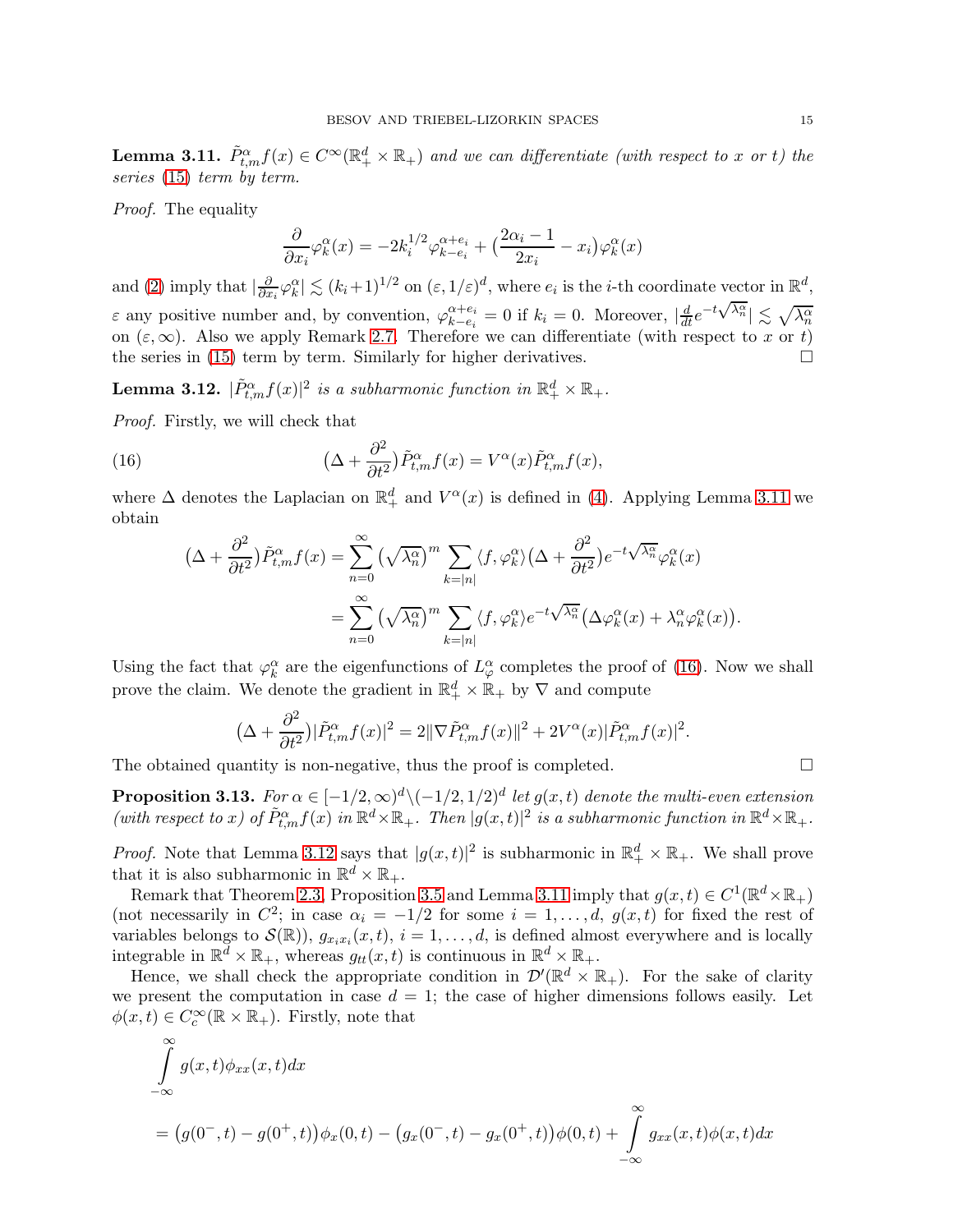$$
=\int_{-\infty}^{\infty}g_{xx}(x,t)\phi(x,t)dx.
$$

Also,

$$
\int_{0}^{\infty} g(x,t)\phi_{tt}(x,t)dt = \int_{0}^{\infty} g_{tt}(x,t)\phi(x,t)dt.
$$

Thus, applying Fubini's theorem we obtain

$$
\int_{0}^{\infty} \int_{-\infty}^{\infty} g(x,t) \big(\phi_{xx}(x,t) + \phi_{tt}(x,t)\big) dx dt = \int_{0}^{\infty} \int_{-\infty}^{\infty} \big(g_{xx}(x,t) + g_{tt}(x,t)\big) \phi(x,t) dx dt.
$$

Moreover, the functions  $g_{xx}(x, t)$  and  $g_{tt}(x, t)$  are even (with respect to x). Hence, Lemma [3.12](#page-14-2) yields that  $\Delta_{(x,t)}g \geq 0$  in  $\mathcal{D}'(\mathbb{R} \times \mathbb{R}_+)$ . The proof is completed.

<span id="page-15-1"></span>**Lemma 3.14.** Let g be a non-negative subharmonic function in  $\Omega \subset \mathbb{R}^d$ . Then for every cube Q such that  $\overline{2Q} \subset \Omega$ ,  $1 < \mu \leq 2$ ,  $r > 0$ , and almost every  $x \in Q$  the following inequality holds

$$
g(x) \le \left(\frac{1}{|\mu Q|} \int\limits_{\mu Q} g(y)^r dy\right)^{1/r},
$$

where  $\mu Q$  is a cube with the same center as Q and the length  $\ell(\mu Q) = \mu \ell(Q)$ . For the proof see [\[1,](#page-24-17) pp. 10-11].

# 4. HOMOGENEOUS BESOV SPACES ASSOCIATED TO  $L^{\alpha}_{\varphi}$

In this section we introduce the homogeneous Besov spaces in the setting of the Laguerre function expansions of Hermite type and present the main theorems. The proofs are given in the latter part of this section. From now on we assume  $\alpha \in [-1/2, \infty)^d \setminus (-1/2, 1/2)^d$ .

4.1. Definitions and theorems. In what follows given  $0 < p, q \leq \infty$  we denote  $r_0 =$  $\min(1, p, q)$  and then, given  $d \in \mathbb{N}_+$  and  $\sigma \in \mathbb{R}$ , we define  $m_0 = d + \max(\sigma, 0) + \lfloor d(1/r_0 - 1) \rfloor + 1$ .

**Definition 4.1.** For  $\sigma \in \mathbb{R}$ ,  $0 < p, q \leq \infty$  and  $m \in \mathbb{N}$ , such that  $m > m_0$  we define the  $homogeneous$  Besov spaces  $\dot{B}^{\sigma,L_{\varphi}^{\alpha},m}_{p,q}$  by

$$
\dot{B}_{p,q}^{\sigma,L_{\varphi}^{\alpha},m}=\Big\{f\in (\mathcal{S}_{\varphi}^{\alpha})':\quad \left\|f\right\|_{\dot{B}_{p,q}^{\sigma,L_{\varphi}^{\alpha},m}}=\Big(\int\limits_{0}^{\infty}\Big(t^{-\sigma}\left\|P_{t,m}^{\alpha}f\right\|_{p}\Big)^{q}\,\frac{dt}{t}\Big)^{1/q}<\infty\Big\}.
$$

Our main tool will be the molecular decomposition analogous to the one introduced in [\[4\]](#page-24-10). In the following definition we use the fact that  $\mathfrak{D}((\sqrt{L^{\alpha}_{\varphi}})^{j_0}) \subset \mathfrak{D}((\sqrt{L^{\alpha}_{\varphi}})^{j})$  for every  $0 < j \leq j_0$ (see [\(8\)](#page-6-2)).

**Definition 4.2.** Let  $0 < p \leq \infty$ ,  $\sigma \in \mathbb{R}$ , and  $M, N \in \mathbb{N}_+$ . A function  $a \in L^2(\mathbb{R}^d_+)$  is called  $(L_{\varphi}^{\alpha}, M, N, \sigma, p)$  molecule if there exist a function  $b \in \mathfrak{D}((\sqrt{L_{\varphi}^{\alpha}})^{2M}), \nu \in \mathbb{Z}$ , and a dyadic cube  $Q \in \mathcal{D}_{\nu}$ , such that

(i)  $(\sqrt{L_{\varphi}^{\alpha}})^{M} b = a;$  $(iii) \mid (\sqrt{L_{\varphi}^{\alpha}})^{j} b(x) \mid \leq 2^{\nu(M-j+\sigma)} |Q|^{-1/p} (1+\frac{|x-x_Q|}{2^{\nu}})^{-d-N}$  for  $j=0,\ldots,2M$  and  $x \in \mathbb{R}^d_+$  a.e.

<span id="page-15-0"></span>**Theorem 4.3.** Let  $\sigma \in \mathbb{R}$  and  $0 < p, q \leq \infty$ .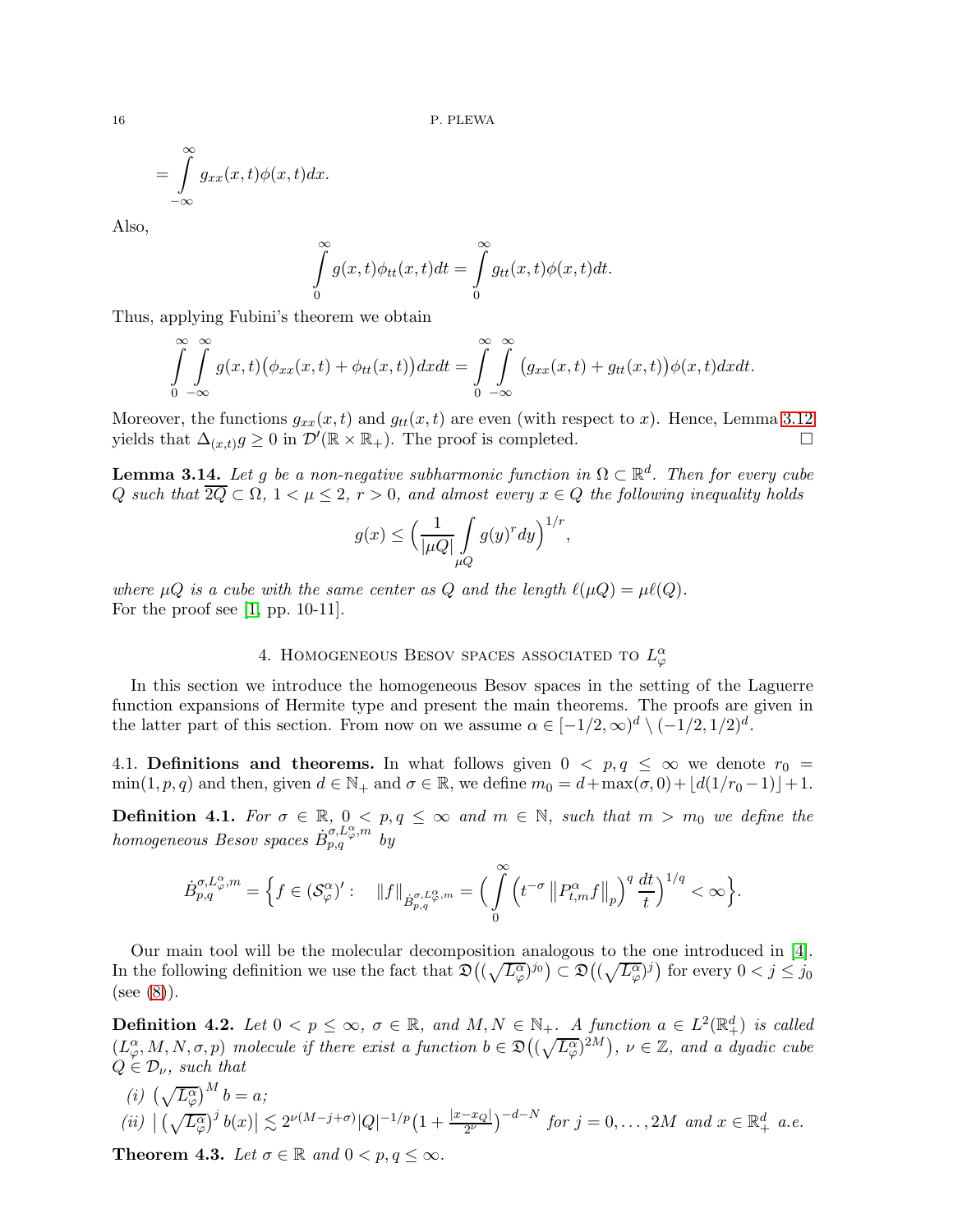(a) For  $M, N \in \mathbb{N}_+$  and  $m \in \mathbb{N}$ , such that  $m > m_0$ , if  $f \in \dot{B}_{p,q}^{\sigma,L_{\varphi}^{\alpha},m}$ , then there exist a sequence of  $(L^{\alpha}_{\varphi}, M, N, \sigma, p)$  molecules  $\{a_Q\}_{Q \in \mathcal{D}}$  and a sequence of coefficients  $\{s_Q\}_{Q \in \mathcal{D}}$  such that

$$
f = \sum_{Q \in \mathcal{D}} s_Q a_Q
$$

in  $(\mathcal{S}_{\varphi}^{\alpha})'$ . Moreover,

(17) 
$$
\left[\sum_{\nu \in \mathbb{Z}} \left(\sum_{Q \in \mathcal{D}_{\nu}} |s_Q|^p \right)^{q/p}\right]^{1/q} \simeq \|f\|_{\dot{B}^{\sigma, L_{\varphi}^{\alpha}, m}_{p,q}}
$$

(b) Conversely, if  $M > \max(d/r_0 - \sigma, m)$ ,  $N > d(1/r_0 - 1)$  and  $m > \max(\sigma, 0) + N + d$ , and for a sequence of  $(L^{\alpha}_{\varphi}, M, N, \sigma, p)$  molecules  $\{a_Q\}_{Q \in \mathcal{D}}$  and a sequence of coefficients  $\{s_Q\}_{Q \in \mathcal{D}}$ satisfying

<span id="page-16-2"></span>
$$
\Big[\sum_{\nu\in\mathbb{Z}}\Big(\sum_{Q\in\mathcal{D}_{\nu}}|s_Q|^p\Big)^{q/p}\Big]^{1/q}<\infty,
$$

the series  $\Sigma$  $Q\in\mathcal{D}$  $s_Q a_Q$  converges in  $(\mathcal{S}_{\varphi}^{\alpha})'$ , then its sum f is in  $\dot{B}_{p,q}^{\sigma,L_{\varphi}^{\alpha},m}$ . Moreover,

$$
||f||_{\dot{B}_{p,q}^{\sigma,L_{\varphi}^{\alpha},m}} \lesssim \Big[ \sum_{\nu \in \mathbb{Z}} \Big( \sum_{Q \in \mathcal{D}_{\nu}} |s_Q|^p \Big)^{q/p} \Big]^{1/q}.
$$

<span id="page-16-0"></span>**Theorem 4.4.** Let  $\sigma \in \mathbb{R}$ ,  $0 < p, q \le \infty$ ,  $m_1, m_2 \in \mathbb{N}$  and  $m_1, m_2 > m_0$ . Then the spaces  $\dot{B}_{p,q}^{\sigma,L_{\varphi}^{\alpha},m_1}$  and  $\dot{B}_{p,q}^{\sigma,L_{\varphi}^{\alpha},m_2}$  coincide and their norms are equivalent.

Theorem [4.4](#page-16-0) implies that the Besov space is independent of the m index provided  $m > m_0$ hence we drop the index in further part of the paper and denote the Besov space by  $\dot{B}_{p,q}^{\sigma,L_{\varphi}^{\alpha}}$ .

We also state the embedding theorem for Besov spaces  $\dot{B}^{\sigma,L_{\varphi}}_{p,q}$ .

<span id="page-16-1"></span>**Theorem 4.5.** Let  $\sigma \in \mathbb{R}$ ,  $0 < p, q \leq \infty$ . Then (i) if  $0 < q_1 \leq q_2$ , then  $\dot{B}^{\sigma, L^{\alpha}_{\varphi}}_{p,q_1} \hookrightarrow \dot{B}^{\sigma, L^{\alpha}_{\varphi}}_{p,q_2}$ , (ii) if  $\sigma_1 \geq \sigma_2$  and  $\sigma_1 - d/p_1 = \sigma_2 - d/p_2$ , then  $\dot{B}^{\sigma_1,L^{\alpha}_{\varphi}}_{p_1,q} \hookrightarrow \dot{B}^{\sigma_2,L^{\alpha}_{\varphi}}_{p_2,q}$ .

To prove the above theorems we shall need the following two lemmas.

<span id="page-16-3"></span>**Lemma 4.6.** Suppose that  $\sigma \in \mathbb{R}$  and the assumptions on M, N, m and  $\{a_Q\}_{Q\in\mathcal{D}}$  are as in Theorem [4.3](#page-15-0) (b). Then for  $\nu \in \mathbb{Z}$  and  $Q \in \mathcal{D}_{\nu}$  we have  $\left(\cdot\right)$  f<sub>or</sub>

(i) for 
$$
t \leq 2^{\nu}
$$

$$
|P_{t,m}^{\alpha}a_Q(x)|\lesssim |Q|^{-1/p}2^{\nu\sigma}\Big(\frac{t}{2^{\nu}}\Big)^{m-N-d}\Big(1+\frac{|x-x_Q|}{2^{\nu}}\Big)^{-N-d},
$$

uniformly with respect to  $Q, x, t, \sigma$  and  $\nu$ ; (*ii*) for  $t > 2^{\nu}$ 

$$
|P_{t,m}^{\alpha}a_Q(x)|\lesssim |Q|^{-1/p}2^{\nu\sigma}\Big(\frac{2^{\nu}}{t}\Big)^M\Big(1+\frac{|x-x_Q|}{t}\Big)^{-N-d}
$$

uniformly with respect to  $Q, x, t, \sigma$  and  $\nu$ .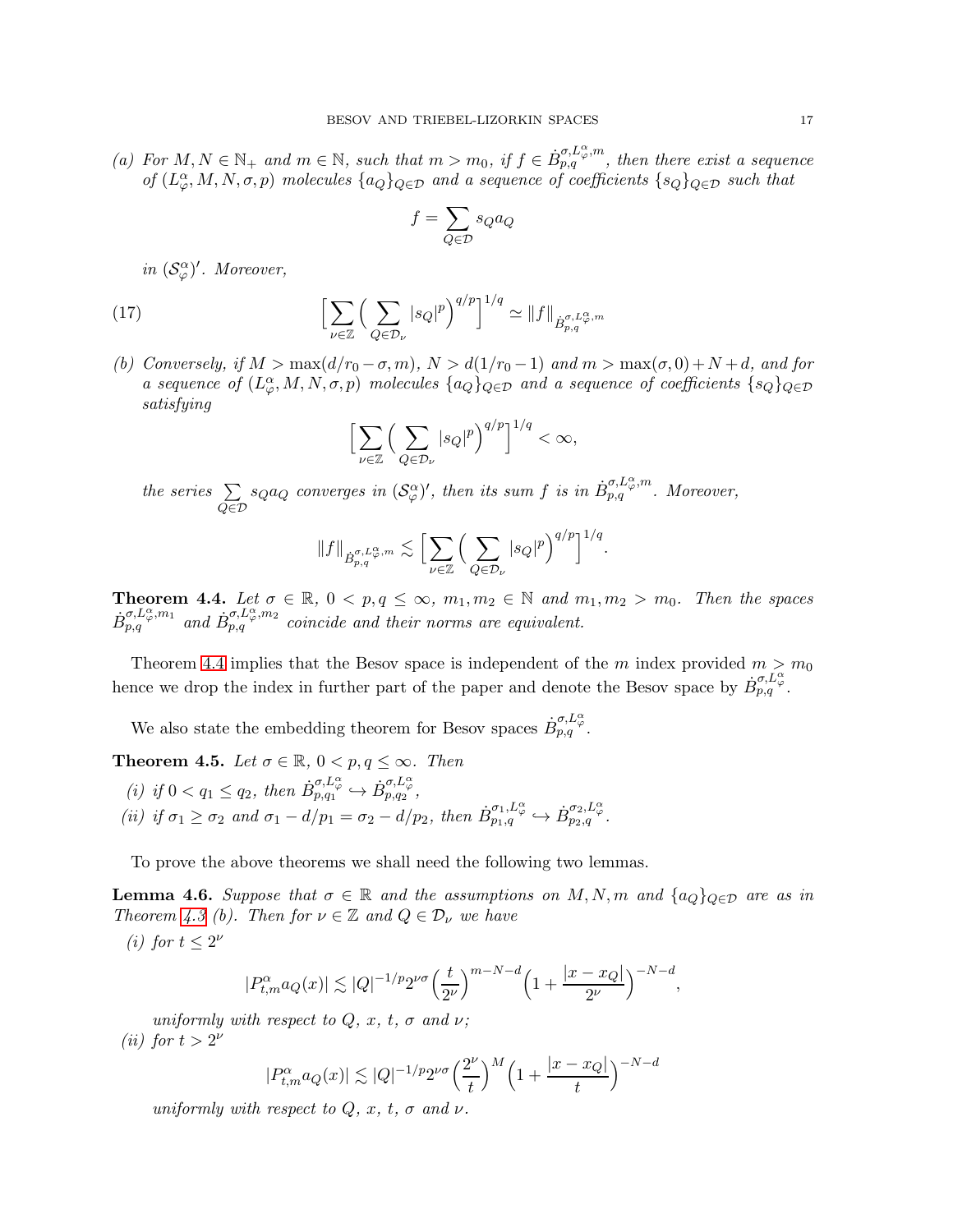## 18 P. PLEWA

*Proof.* (i) Proposition [3.4,](#page-9-0) the definition of  $(L^{\alpha}_{\varphi}, M, N, \sigma, p)$  molecules and the formula  $a_Q =$  $\left(\sqrt{L_{\varphi}^{\alpha}}\right)^{M}b_{Q}$ , together with [\(10\)](#page-7-3) and Proposition [3.4](#page-9-0) imply for  $x \in \mathbb{R}_{+}^{d}$ 

$$
|P_{t,m}^{\alpha}a_Q(x)| = \left| t^{m-N} P_{t,N}^{\alpha} \left( \left( \sqrt{L_{\varphi}^{\alpha}} \right)^{m-N} a_Q \right)(x) \right|
$$
  

$$
\lesssim \int_{\mathbb{R}_+^d} \frac{t^N}{(t+|x-y|)^{N+d}} t^{m-N} \left| \left( \left( \sqrt{L_{\varphi}^{\alpha}} \right)^{m-N+M} b_Q \right)(y) \right| dy
$$
  

$$
\lesssim \int_{\mathbb{R}_+^d} \frac{t^{m-N-d}}{\left( 1 + \frac{|x-y|}{t} \right)^{(N+d)}} 2^{\nu(N-m+\sigma)} |Q|^{-1/p} \left( 1 + \frac{|y-x_Q|}{2^{\nu}} \right)^{-(d+N)} dy
$$
  

$$
\lesssim 2^{\nu \sigma} \left( \frac{t}{2^{\nu}} \right)^{m-N} |Q|^{-1/p} \int_{\mathbb{R}^d} \frac{t^{-d}}{\left( 1 + \frac{|x-y|}{t} \right)^{(N+d)}} \left( 1 + \frac{|y-x_Q|}{2^{\nu}} \right)^{-(d+N)} dy.
$$

We now split the integration over  $\mathbb{R}^d$  onto the sets  $\{y \in \mathbb{R}^d : |x - y| \le |x - x_Q|/2\}$  and  $\{y \in \mathbb{R}^d : |x - y| > |x - x_Q|/2\}$ , denote the resulting integrals by  $I_1(x)$  and  $I_2(x)$ , and estimate them.

For  $I_1$  note that if  $|x-y| \leq \frac{1}{2}|x-x_Q|$ , then  $|y-x_Q| \sim |x-x_Q|$ . Hence

$$
I_1(x) \lesssim \left(1 + \frac{|x - x_Q|}{2^{\nu}}\right)^{-(d+N)} \int_{\mathbb{R}^d} t^{-d} \left(1 + \frac{|x - y|}{t}\right)^{-(d+N)} dy \lesssim \left(1 + \frac{|x - x_Q|}{2^{\nu}}\right)^{-(d+N)}
$$

.

Estimating  $I_2$  note that for y such that  $|x-y| > \frac{1}{2}$  $\frac{1}{2}|x-x_Q|$  it holds

$$
\left(1 + \frac{|x - y|}{t}\right)^{-(d + N)} \lesssim \left(1 + \frac{|x - x_Q|}{t}\right)^{-(d + N)}.
$$

Thus

$$
I_2(x) \lesssim \int_{\{y \in \mathbb{R}^d : \, |x-y| > |x-x_Q|/2\}} \left(1 + \frac{|x-y|}{t}\right)^{-(d+N)} t^{-d} \left(1 + \frac{|y-x_Q|}{2^{\nu}}\right)^{-(d+N)} dy
$$
  

$$
\lesssim \left(\frac{t}{2^{\nu}}\right)^{-d} \left(1 + \frac{|x-x_Q|}{t}\right)^{-(d+N)} \int_{\mathbb{R}^d} 2^{-d\nu} \left(1 + \frac{|y-x_Q|}{2^{\nu}}\right)^{-(d+N)} dy
$$
  

$$
\lesssim \left(\frac{t}{2^{\nu}}\right)^{-d} \left(1 + \frac{|x-x_Q|}{2^{\nu}}\right)^{-(d+N)},
$$

and this completes the proof of (i).

(ii) Putting  $a_Q = \left(\sqrt{L_{\varphi}^{\alpha}}\right)^M b_Q$ , for  $x \in \mathbb{R}_+^d$  we have

 $\left($ 

$$
\begin{split} |P_{t,m}^{\alpha}a_Q(x)|&=|t^{-M}P_{t,m+M}^{\alpha}b_Q(x)|\\ &\lesssim t^{-M}\int\limits_{\mathbb{R}^d_+}t^{-d}\Big(1+\frac{|x-y|}{t}\Big)^{-(m+M+d)}|b_Q(y)|dy\\ &\lesssim t^{-M}\int\limits_{\mathbb{R}^d_+}t^{-d}\Big(1+\frac{|x-y|}{t}\Big)^{-(N+d)}2^{\nu(M+\sigma)}|Q|^{-1/p}\Big(1+\frac{|y-x_Q|}{2^{\nu}}\Big)^{-d-N}dy\\ &\lesssim |Q|^{-1/p}2^{\nu\sigma}\Big(\frac{2^{\nu}}{t}\Big)^M\int\limits_{\mathbb{R}^d_+}t^{-d}\Big[\Big(1+\frac{|x-y|}{t}\Big)\Big(1+\frac{|y-x_Q|}{2^{\nu}}\Big)\Big]^{-d-N}dy. \end{split}
$$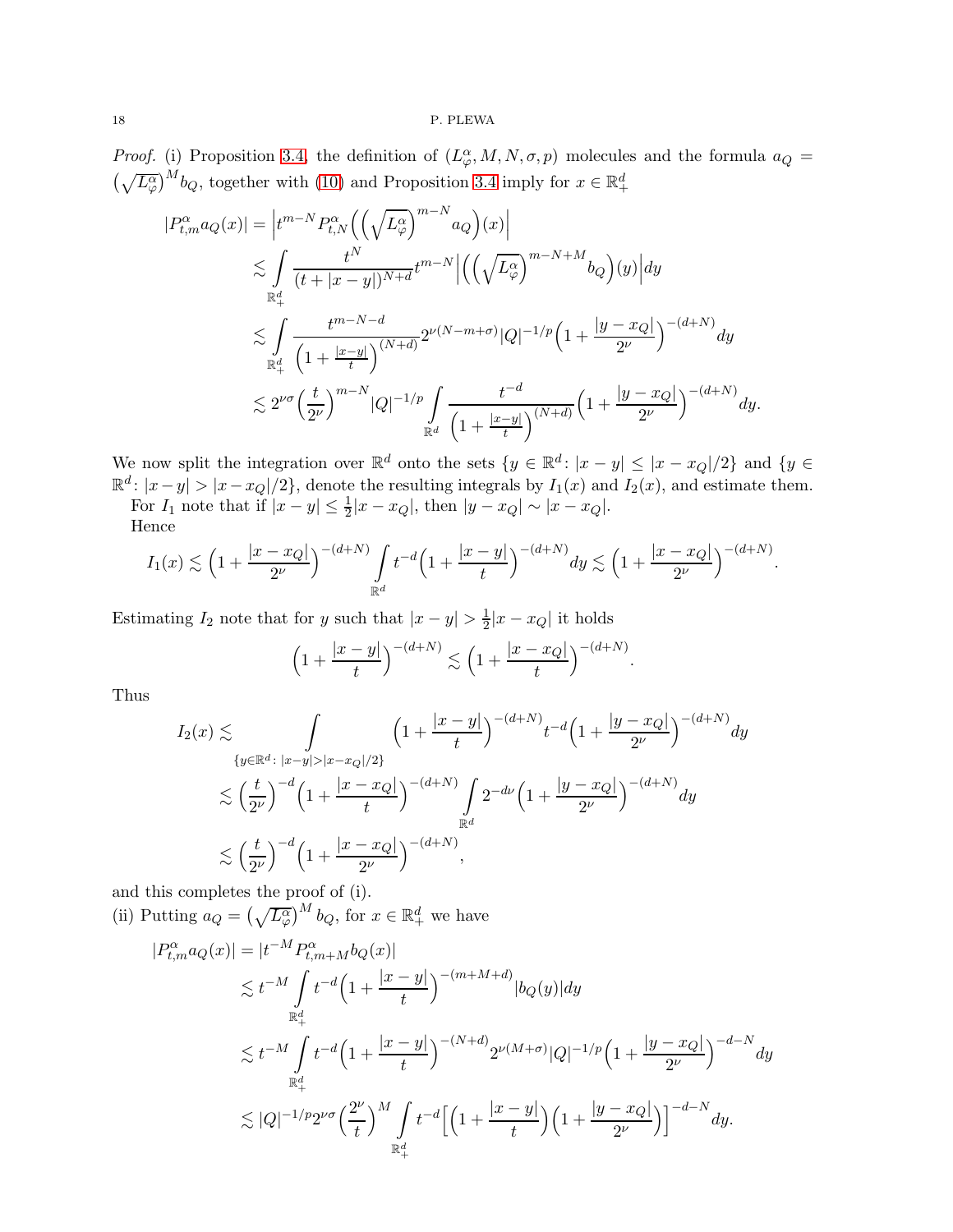Arguing similarly as in (i) we get

$$
|P_{t,m}^{\alpha}a_Q(x)| \lesssim |Q|^{-1/p}2^{\nu\sigma}\Big(\frac{2^{\nu}}{t}\Big)^M\Big(1+\frac{|x-x_Q|}{t}\Big)^{-N-d},
$$

and this finishes the proof.

<span id="page-18-0"></span>**Lemma 4.7.** Let  $N > 0$ ,  $\nu, \mu \in \mathbb{Z}$ ,  $\nu \leq \mu$ , and  $\{f_Q\}_{Q \in \mathcal{D}_\nu}$  be a sequence of functions satisfying

$$
|f_Q(x)| \lesssim \left(1 + \frac{|x - x_Q|}{2^{\mu}}\right)^{-(d+N)}
$$

uniformly with respect to Q,  $x \in \mathbb{R}^d_+$ ,  $\nu$  and  $\mu$ . Then for  $r > \frac{d}{d+N}$  and a sequence of coefficients  $\{\tilde{s}_Q\}_{Q \in \mathcal{D}_\nu}$  it is true that

$$
\sum_{Q \in \mathcal{D}_{\nu}} |\tilde{s}_Q| |f_Q(x)| \lesssim 2^{(\mu - \nu)d/r} \mathcal{M}_r \Big( \sum_{Q \in \mathcal{D}_{\nu}} |\tilde{s}_Q| \chi_Q \Big)(x)
$$

uniformly with respect to  $x \in \mathbb{R}^d_+, \nu$  and  $\mu$ . For the proof see [\[9,](#page-24-18) pp. 147-148].

## 4.2. Proofs of Theorems [4.3,](#page-15-0) [4.4,](#page-16-0) [4.5.](#page-16-1)

*Proof of Theorem [4.3.](#page-15-0)* We begin with the proof of (a). The reproducing Calderón formula (Proposition [3.4\)](#page-12-0) implies that for  $f \in \dot{B}^{\sigma, L_{\varphi}^{\alpha}, m}_{p,q}$ 

$$
f = c_{m,M,N} \int\limits_{0}^{\infty} P_{t,M+N}^{\alpha} P_{t,m}^{\alpha} f \frac{dt}{t}
$$

in  $\mathcal{S}_{\varphi}^{\alpha}$ , where  $c_{m,M,N} = \frac{2^{m+M+N}}{(m+M+N-1)!}$ . Hence

$$
f = c_{m,M,N} \sum_{\nu \in \mathbb{Z}} \int_{2^{\nu}}^{2^{\nu+1}} P^{\alpha}_{t,M+N} P^{\alpha}_{t,m} f \frac{dt}{t} = c_{m,M,N} \sum_{\nu \in \mathbb{Z}} \sum_{Q \in \mathcal{D}_{\nu}} \int_{2^{\nu}}^{2^{\nu+1}} P^{\alpha}_{t,M+N} (P^{\alpha}_{t,m} f \cdot \chi_Q) \frac{dt}{t}
$$

in  $(\mathcal{S}_{\varphi}^{\alpha})'$ . The dyadic cube decomposition is possible because all of the integrals above we may consider as functions (see Definition [3.7\)](#page-11-0). Now, for  $\nu \in \mathbb{Z}$  and  $Q \in \mathcal{D}_{\nu}$  we define

$$
s_Q = 2^{-\nu\sigma} |Q|^{1/p} \sup_{(y,t)\in Q \times (2^{\nu}, 2^{\nu+1}]} |P^{\alpha}_{t,m} f(y)|
$$

and  $a_Q = \left(\sqrt{L^{\alpha}_{\varphi}}\right)^M b_Q$ , where

$$
b_Q(x) = \frac{c_{m,M,N}}{s_Q} \int\limits_{2^{\nu}}^{2^{\nu+1}} t^M P_{t,N}^{\alpha} (P_{t,m}^{\alpha} f \cdot \chi_Q)(x) \frac{dt}{t}.
$$

Obviously,  $f = \sum$  $Q\in\mathcal{D}$  $s_Q a_Q$  in  $(\mathcal{S}_{\varphi}^{\alpha})'$ . Moreover, using Proposition [3.4](#page-9-0) one can check that  $a_Q$  are  $(L^{\alpha}_{\varphi}, M, N, \sigma, p)$  molecules.

It remains to prove [\(17\)](#page-16-2). Firstly, we compute

$$
||f||_{\dot{B}_{p,q}^{\sigma,L_{\varphi}^{\alpha,m}}} = \Big[\sum_{\nu \in \mathbb{Z}} \int_{2^{\nu}}^{2^{\nu+1}} \Big(t^{-\sigma p} \sum_{Q \in \mathcal{D}_{\nu}} \int_{Q} |P_{t,m}^{\alpha} f(y)|^p dy\Big)^{q/p} \frac{dt}{t}\Big]^{1/q}
$$
  

$$
\lesssim \Big[\sum_{\nu \in \mathbb{Z}} \int_{2^{\nu}}^{2^{\nu+1}} \Big(\sum_{Q \in \mathcal{D}_{\nu}} |s_Q|^p 2^{\nu p \sigma} t^{-\sigma p}\Big)^{q/p} \frac{dt}{t}\Big]^{1/q}
$$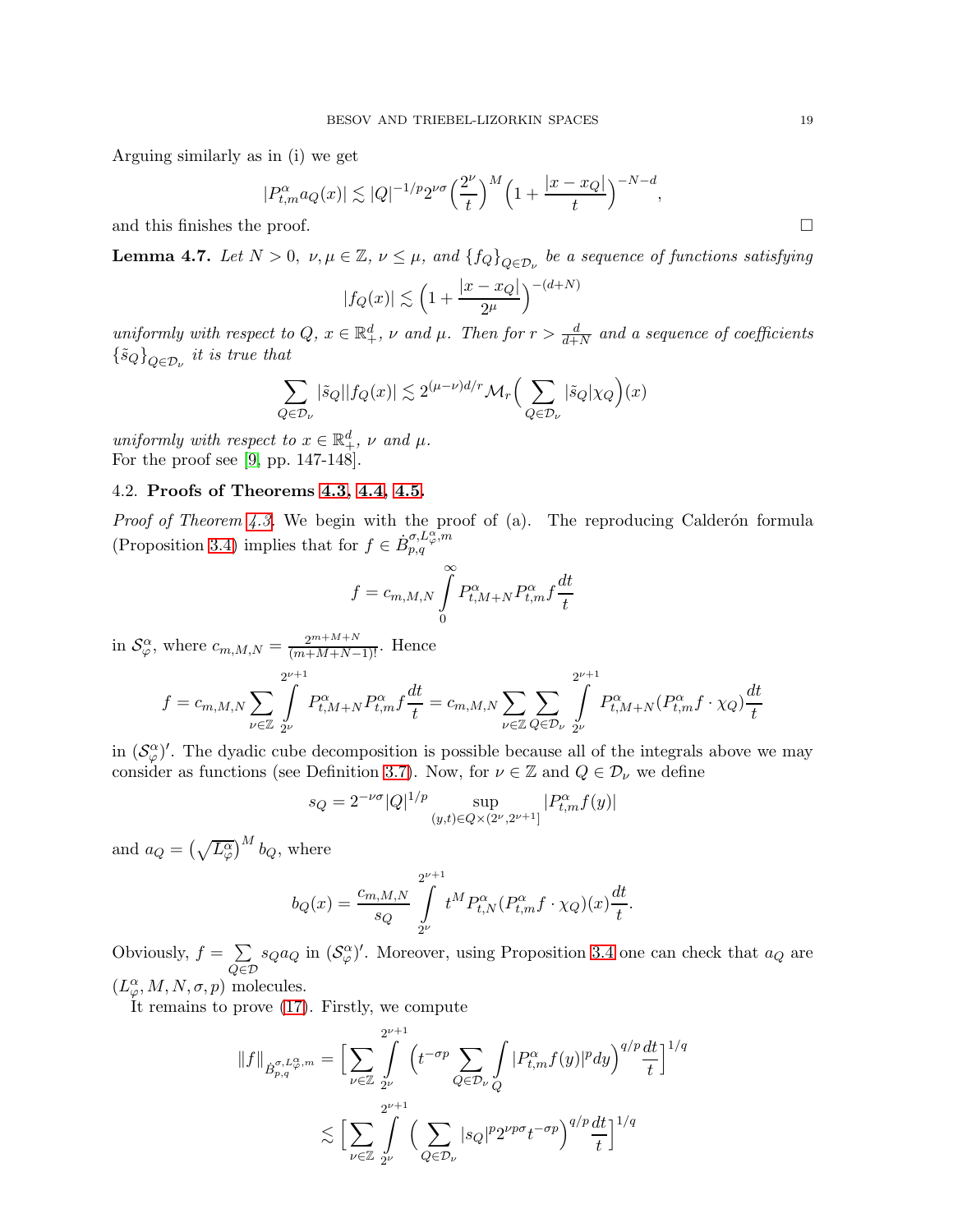<span id="page-19-0"></span>
$$
\lesssim \Big[ \sum_{\nu \in \mathbb{Z}} \Big( \sum_{Q \in \mathcal{D}_{\nu}} |s_Q|^p \Big)^{q/p} \Big]^{1/q}.
$$

To prove the opposite inequality in [\(17\)](#page-16-2) note that

(18) 
$$
\Big\|\sum_{Q\in\mathcal{D}_{\nu}}|Q|^{-1/p}|s_Q|\chi_Q\Big\|_p=\Big(\sum_{Q\in\mathcal{D}_{\nu}}|s_Q|^p\Big)^{1/p}.
$$

Fix  $0 < r < r_0$  and  $Q \in \mathcal{D}_\nu$ . Then  $\tilde{Q} = Q \times (2^{\nu}, 2^{\nu+1}]$  is a cube in  $\mathbb{R}^d \times \mathbb{R}_+$  and  $\overline{2Q} \subset \mathbb{R}^d \times \mathbb{R}_+$ . Treating the function  $P_{t,m}^{\alpha} f(x)$  as a function of variables  $(x, t)$  defined in  $\mathbb{R}$ in Proposition [3.13](#page-14-3) and applying the theorem and Lemma [3.14](#page-15-1) we obtain

$$
\sup_{(y,t)\in \tilde{Q}}\Big|\Big(\sqrt{L_{\varphi}^{\alpha}}\Big)^{m}e^{-t\sqrt{L_{\varphi}^{\alpha}}}f(y)\Big|\lesssim \Big(\frac{1}{|\frac{3}{2}\tilde{Q}|}\int\limits_{\frac{3}{2}\tilde{Q}}\Big|\Big(\sqrt{L_{\varphi}^{\alpha}}\Big)^{m}e^{-t\sqrt{L_{\varphi}^{\alpha}}}f(x)\Big|^r dxdt\Big)^{1/r}.
$$

Note that there is  $|\tilde{Q}| \sim 2^{\nu} |Q|$  and  $t \sim 2^{\nu}$  for  $t \in \tilde{Q}$ . Hence for any  $x \in Q$ 

$$
\sup_{(y,t)\in \tilde{Q}}|P_{t,m}^{\alpha}f(y)|\lesssim \Big(\int\limits_{\frac{3}{4}2^{\nu}}^{\frac{9}{8}2^{\nu+1}}\frac{1}{|\frac{3}{2}Q|}\int\limits_{\frac{3}{2}Q}|P_{t,m}^{\alpha}f(y)|^{r}dy\frac{dt}{t}\Big)^{1/r}\lesssim \Big(\int\limits_{\frac{3}{4}2^{\nu}}^{\frac{9}{8}2^{\nu+1}}[\mathcal{M}_{r}(P_{t,m}^{\alpha}f)(x)]^{r}\frac{dt}{t}\Big)^{1/r}.
$$

Thus

$$
\sum_{Q\in\mathcal{D}_{\nu}}|Q|^{-1/p}|s_Q|\chi_Q(x)\lesssim 2^{-\nu\sigma}\Big(\int\limits_{\frac{3}{4}2^{\nu}}^{\frac{9}{8}2^{\nu+1}}[\mathcal{M}_r(P_{t,m}^{\alpha}f)(x)]^r\frac{dt}{t}\Big)^{1/r}.
$$

The results above give

$$
\Big(\sum_{Q\in\mathcal{D}_{\nu}}|s_Q|^p\Big)^{1/p}\lesssim \Big\|2^{-\nu\sigma}\Big(\int\limits_{\frac{3}{4}2^{\nu}}^{\frac{9}{8}2^{\nu+1}}[\mathcal{M}_r(P_{t,m}^\alpha f)]^r\frac{dt}{t}\Big)^{1/r}\Big\|_p\lesssim 2^{-\nu\sigma}\Big\|\int\limits_{\frac{3}{4}2^{\nu}}^{\frac{9}{8}2^{\nu+1}}[\mathcal{M}_r(P_{t,m}^\alpha f)]^r\frac{dt}{t}\Big\|_{p/r}^{1/r}.
$$

Since  $p/r > 1$ , the Minkowski inequality yields

$$
\Big\|\int\limits_{\frac{3}{4}2^{\nu}}^{ \frac{9}{8}2^{\nu+1}}[\mathcal{M}_r(P_{t,m}^{\alpha}f)]^r\frac{dt}{t}\Big\|_{p/r}\leq \int\limits_{\frac{3}{4}2^{\nu}}^{ \frac{9}{8}2^{\nu+1}}\|[\mathcal{M}_r(P_{t,m}^{\alpha}f)]^r\|_{p/r}\frac{dt}{t},
$$

hence, applying strong type  $(p, p)$  of the operator  $\mathcal{M}_r$  and Hölder's inequality we obtain

$$
\Big(\sum_{Q\in\mathcal{D}_{\nu}}|s_Q|^p\Big)^{1/p}\lesssim 2^{-\nu\sigma}\Big[\int\limits_{\frac{3}{4}2^{\nu}}^{\frac{9}{8}2^{\nu+1}}\|P_{t,m}^{\alpha}f\|_p^r\frac{dt}{t}\Big]^{1/r}\lesssim \Big[\int\limits_{\frac{3}{4}2^{\nu}}^{\frac{9}{8}2^{\nu+1}}\big(t^{-\sigma}\|P_{t,m}^{\alpha}f\|_p\big)^q\frac{dt}{t}\Big]^{1/q}.
$$

Finally,

$$
\Big[\sum_{\nu\in\mathbb{Z}}\Big(\sum_{Q\in\mathcal{D}_{\nu}}|s_Q|^p\Big)^{q/p}\Big]^{1/q}\lesssim \Big[\sum_{\nu\in\mathbb{Z}}\int\limits_{\frac{3}{4}2^{\nu}}^{\frac{9}{8}2^{\nu+1}}\big(t^{-\sigma}\|P_{t,m}^{\alpha}f\|_p\big)^q\frac{dt}{t}\Big]^{1/q}\lesssim \Big[\int\limits_{0}^{\infty}\big(t^{-\sigma}\|P_{t,m}^{\alpha}f\|_p\big)^q\frac{dt}{t}\Big]^{1/q}
$$

and this finishes the proof of (a).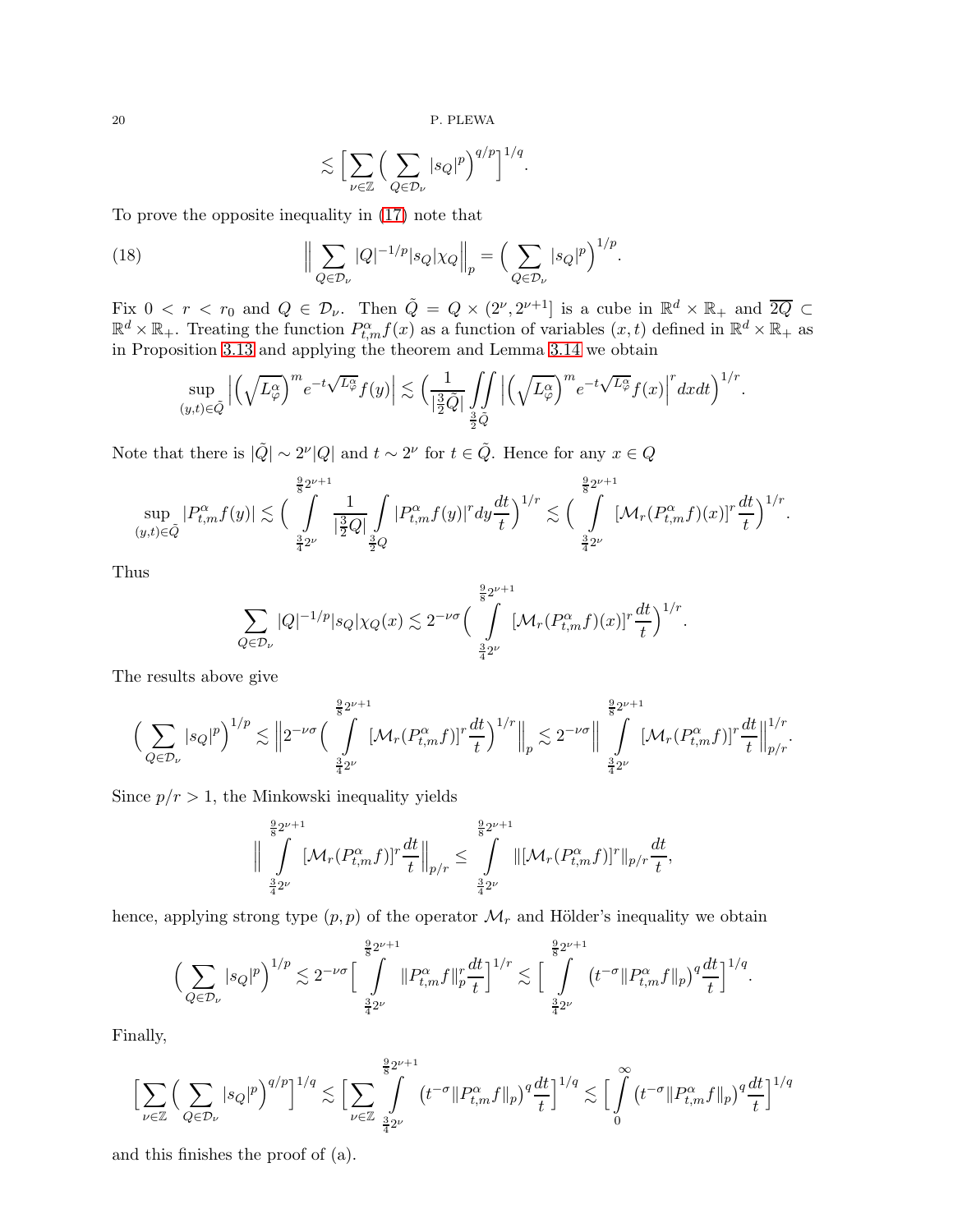Now we pass to the proof of (b). Note that

$$
||f||_{\dot{B}_{p,q}^{\sigma,L_{\varphi}^{\alpha},m}}^q = \sum_{\eta \in \mathbb{Z}} \int_{2^{\eta}}^{2^{\eta+1}} \left( t^{-\sigma} ||P_{t,m}^{\alpha} f||_p \right)^q \frac{dt}{t} \lesssim \sum_{\eta \in \mathbb{Z}} \left( 2^{-\eta\sigma} \Big\Vert \sum_{\nu \in \mathbb{Z}} \sum_{Q \in \mathcal{D}_{\nu}} |s_Q| \sup_{t \in (2^{\eta},2^{\eta+1}]} |P_{t,m}^{\alpha} a_Q||_{p} \Big\Vert_{p} \right)^q.
$$

Now we split the triple sum onto two sums over the sets  $\{\nu : \nu > \eta\}$  and  $\{\nu : \nu \leq \eta\}$  and denote the resulting sums by  $I_1$  and  $I_2$ .

Fix  $r < r_0$ . Applying the assumptions we get  $M > d/r - \sigma$  and  $N > d(1/r - 1)$  so  $r > \frac{d}{d+N}$ . Now, we apply Lemmas [4.6](#page-16-3) and [4.7.](#page-18-0) For  $\nu > \eta$  we obtain

$$
\sum_{Q \in \mathcal{D}_{\nu}} |s_Q| \sup_{t \in (2^n, 2^{n+1}]} |P^{\alpha}_{t,m} a_Q(x)| \lesssim 2^{\nu \sigma} 2^{(\eta - \nu)(m - N - d)} \mathcal{M}_r \Big( \sum_{Q \in \mathcal{D}_{\nu}} |s_Q| |Q|^{-1/p} \chi_Q \Big)(x),
$$

whereas for  $\nu \leq \eta$  we get

$$
\sum_{Q\in\mathcal{D}_\nu}|s_Q|\sup_{t\in(2^n,2^{n+1}]}|P^\alpha_{t,m}a_Q(x)|\lesssim 2^{\nu\sigma}2^{(-\eta+\nu)(M-d/r)}\mathcal{M}_r\Big(\sum_{Q\in\mathcal{D}_\nu}|s_Q||Q|^{-1/p}\chi_Q\Big)(x).
$$

Hence, using the Minkowski inequality, the strong type of the maximal operator and finally the equality [\(18\)](#page-19-0) we obtain

$$
I_1 \lesssim \sum_{\eta \in \mathbb{Z}} \left[ \left\| \sum_{\nu > \eta} 2^{r(\eta - \nu)(m - N - d - \sigma)} \left[ \mathcal{M}_r \left( \sum_{Q \in \mathcal{D}_{\nu}} |s_Q| |Q|^{-1/p} \chi_Q \right) \right]^r \right\|_{p/r}^{1/r} \right]^q
$$
  

$$
\lesssim \sum_{\eta \in \mathbb{Z}} \left[ \sum_{\nu > \eta} 2^{r(\eta - \nu)(m - N - d - \sigma)} \left\| \mathcal{M}_r \left( \sum_{Q \in \mathcal{D}_{\nu}} |s_Q| |Q|^{-1/p} \chi_Q \right) \right\|_p^r \right]^{q/r}
$$
  

$$
\lesssim \sum_{\eta \in \mathbb{Z}} \left( \sum_{\nu > \eta} 2^{r(\eta - \nu)(m - N - d - \sigma)} \left[ \sum_{Q \in \mathcal{D}_{\nu}} |s_Q|^p \right]^{r/p} \right)^{q/r},
$$

Now, Young's inequality and the assumption  $m > N + d + \sigma$  yield

$$
I_1 \lesssim \sum_{\nu \in \mathbb{Z}} \Big[ \sum_{Q \in \mathcal{D}_{\nu}} |s_Q|^p \Big]^{q/p}.
$$

The proof for  $I_2$  is similar:

$$
I_2 \lesssim \sum_{\eta \in \mathbb{Z}} \Big( \sum_{\nu \leq \eta} 2^{r(-\eta+\nu)(M-d/r+\sigma)} \Big[ \sum_{Q \in \mathcal{D}_{\nu}} |s_Q|^p \Big]^{r/p} \Big)^{q/r}.
$$

Young's inequality and the assumption  $M > d/r - \sigma$  imply

$$
I_2 \lesssim \sum_{\nu \in \mathbb{Z}} \Big[ \sum_{Q \in \mathcal{D}_{\nu}} |s_Q|^p \Big]^{q/p},
$$

and this completes the proof.  $\Box$ 

*Proof of Theorem [4.4.](#page-16-0)* Suppose that the assumptions hold. Fix  $N = [d(1/r_0 - 1)]$  and  $M >$  $\max(m_1, m_2, d/r_0 - \sigma)$ . If  $f \in \dot{B}_{p,q}^{\sigma, L_{\varphi}^{\alpha}, m_1}$ , then Theorem [4.3](#page-15-0) (a) implies that there exist a sequence  $\{a_Q\}_{Q \in \mathcal{D}}$  of  $(L^{\alpha}_{\varphi}, M, N, \sigma, p)$  molecules and a sequence of coefficients  $\{s_Q\}_{Q \in \mathcal{D}}$  such that  $f = \sum$  $Q\in\mathcal{D}$  $s_Q a_Q$  in  $(\mathcal{S}_{\varphi}^{\alpha})'$  and

$$
\left[\sum_{\nu \in \mathbb{Z}} \left(\sum_{Q \in \mathcal{D}_{\nu}} |s_Q|^p \right)^{q/p}\right]^{1/q} \simeq ||f||_{\dot{B}_{p,q}^{\sigma, L_{\varphi}^{\alpha}, m_1}}.
$$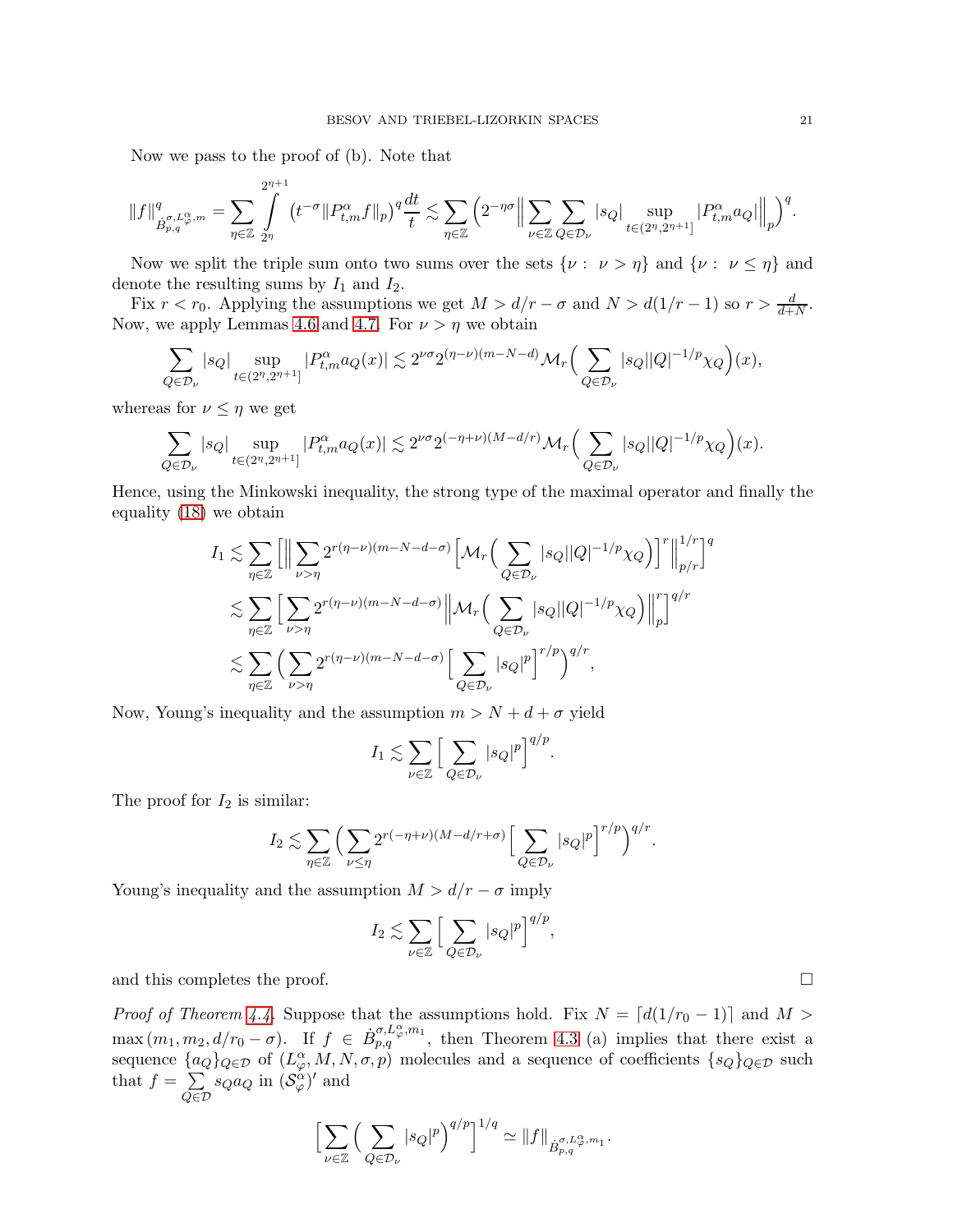22 P. PLEWA

Hence Theorem [4.3](#page-15-0) (b) implies that  $f \in \dot{B}^{\sigma, L^{\alpha}_{\varphi}, m_2}_{p,q}$  and

$$
||f||_{\dot{B}_{p,q}^{\sigma,L_{\varphi}^{\alpha},m_2}} \lesssim \Big[ \sum_{\nu \in \mathbb{Z}} \Big( \sum_{Q \in \mathcal{D}_{\nu}} |s_Q|^p \Big)^{q/p} \Big]^{1/q} \simeq ||f||_{\dot{B}_{p,q}^{\sigma,L_{\varphi}^{\alpha},m_1}}.
$$

Similarly, if  $f \in \dot{B}_{p,q}^{\sigma,L_{\varphi}^{\alpha},m_2}$ , then  $f \in \dot{B}_{p,q}^{\sigma,L_{\varphi}^{\alpha},m_1}$  and

$$
||f||_{\dot{B}_{p,q}^{\sigma,L_{\varphi}^{\alpha},m_1}} \lesssim ||f||_{\dot{B}_{p,q}^{\sigma,L_{\varphi}^{\alpha},m_2}}.
$$

*Proof of Theorem [4.5.](#page-16-1)* (i) Fix  $m, N$  and M satisfying the assumptions of Theorem [4.3,](#page-15-0) where  $r_0 = \min(p, q_1, q_2, 1)$ . Let  $f \in \dot{B}_{p,q_1}^{\sigma, L_{\varphi}^{\alpha}}$ . Theorem [4.3](#page-15-0) (a) implies that there exist a sequence of  $(L^{\alpha}_{\varphi}, M, N, \sigma, p)$  molecules  $\{a_Q\}_{Q \in \mathcal{D}}$  and a sequence of coefficients  $\{s_Q\}_{Q \in \mathcal{D}}$  such that  $f =$  $\sum$  $Q\in\mathcal{D}$  $s_Q a_Q$  in  $(\mathcal{S}_{\varphi}^{\alpha})'$  and

$$
\left[\sum_{\nu \in \mathbb{Z}} \left(\sum_{Q \in \mathcal{D}_{\nu}} |s_Q|^p \right)^{q_1/p} \right]^{1/q_1} \simeq ||f||_{\dot{B}^{\sigma, L_{\varphi}^{\alpha}}_{p,q_1}}.
$$

The inequality  $q_1 \leq q_2$  yields

$$
\Big[\sum_{\nu\in\mathbb{Z}}\Big(\sum_{Q\in\mathcal{D}_{\nu}}|s_Q|^p\Big)^{q_2/p}\Big]^{1/q_2}\lesssim \Big[\sum_{\nu\in\mathbb{Z}}\Big(\sum_{Q\in\mathcal{D}_{\nu}}|s_Q|^p\Big)^{q_1/p}\Big]^{1/q_1}\simeq \|f\|_{\dot{B}^{\sigma,L_q^{\alpha}}_{p,q_1^{\alpha}}}
$$

Now, Theorem [4.3](#page-15-0) (b) gives

$$
||f||_{\dot{B}_{p,q_2}^{\sigma,L^{\alpha}_{\varphi}}} \lesssim ||f||_{\dot{B}_{p,q_1}^{\sigma,L^{\alpha}_{\varphi}}},
$$

and the proof is completed.

(ii) Note that a  $(L^{\alpha}_{\varphi}, M, N, \sigma_1, p_1)$  molecule is a  $(L^{\alpha}_{\varphi}, M, N, \sigma_2, p_2)$  molecule. Let  $f \in \dot{B}^{\sigma_1, L^{\alpha}_{\varphi}}_{p_1, q}$ . Theorem [4.3](#page-15-0) (a) implies that there exist a sequence of  $(L^{\alpha}_{\varphi}, M, N, \sigma_1, p_1)$  molecules  $\{a_Q\}_{Q \in \mathcal{D}}$ and a sequence of coefficients  $\{s_Q\}_{Q \in \mathcal{D}}$  such that  $f = \sum_{Q \in \mathcal{D}}$  $Q\in\mathcal{D}$  $s_Q a_Q$  in  $(\mathcal{S}_{\varphi}^{\alpha})'$  and

$$
\Big[\sum_{\nu\in\mathbb{Z}}\Big(\sum_{Q\in\mathcal{D}_{\nu}}|s_Q|^{p_1}\Big)^{q/p_1}\Big]^{1/q}\lesssim\|f\|_{\dot{B}^{\sigma_1,L^{\alpha}_\varphi}_{p_1,q}}.
$$

The inequality  $p_2 \geq p_1$  implies

$$
\Big[\sum_{\nu\in\mathbb{Z}}\Big(\sum_{Q\in\mathcal{D}_{\nu}}|s_Q|^{p_2}\Big)^{q/p_2}\Big]^{1/q}\lesssim \Big[\sum_{\nu\in\mathbb{Z}}\Big(\sum_{Q\in\mathcal{D}_{\nu}}|s_Q|^{p_1}\Big)^{q/p_1}\Big]^{1/q}\lesssim\|f\|_{\dot{B}^{\sigma_1,L^{\alpha}_{\varphi}}_{p_1,q}}.
$$

Hence Theorem [4.3](#page-15-0) (b) implies

$$
||f||_{\dot{B}^{\sigma_2,L^{\alpha}_{\varphi}}_{p_2,q}} \lesssim ||f||_{\dot{B}^{\sigma_1,L^{\alpha}_{\varphi}}_{p_1,q}},
$$

and this finishes the proof.

# 5. HOMOGENEOUS TRIEBEL-LIZORKIN SPACES ASSOCIATED TO  $L^{\alpha}_{\varphi}$

In this section we introduce the Triebel-Lizorkin spaces in the setting of Laguerre expansions of Hermite type, and state and prove the results, similar to these in Section 4.

**Definition 5.1.** For  $\sigma \in \mathbb{R}$ ,  $0 < p < \infty$ ,  $0 < q \le \infty$ , and  $m \in \mathbb{N}$  such that  $m > m_0$ , we define the homogeneous Triebel-Lizorkin spaces  $\hat{F}_{p,q}^{\sigma, L_{\varphi}^{\alpha}, m}$  by

$$
\dot{F}_{p,q}^{\sigma,L_{\varphi}^{\alpha},m} = \Big\{ f \in (\mathcal{S}_{\varphi}^{\alpha})': \quad \Vert f \Vert_{\dot{F}_{p,q}^{\sigma,L_{\varphi}^{\alpha},m}} = \Big\Vert \Big( \int \limits_{0}^{\infty} \big| t^{-\sigma} P_{t,m}^{\alpha} f \big|^{q} \, \frac{dt}{t} \Big)^{1/q} \Big\Vert_{p} < \infty \Big\}.
$$

 $\Box$ 

.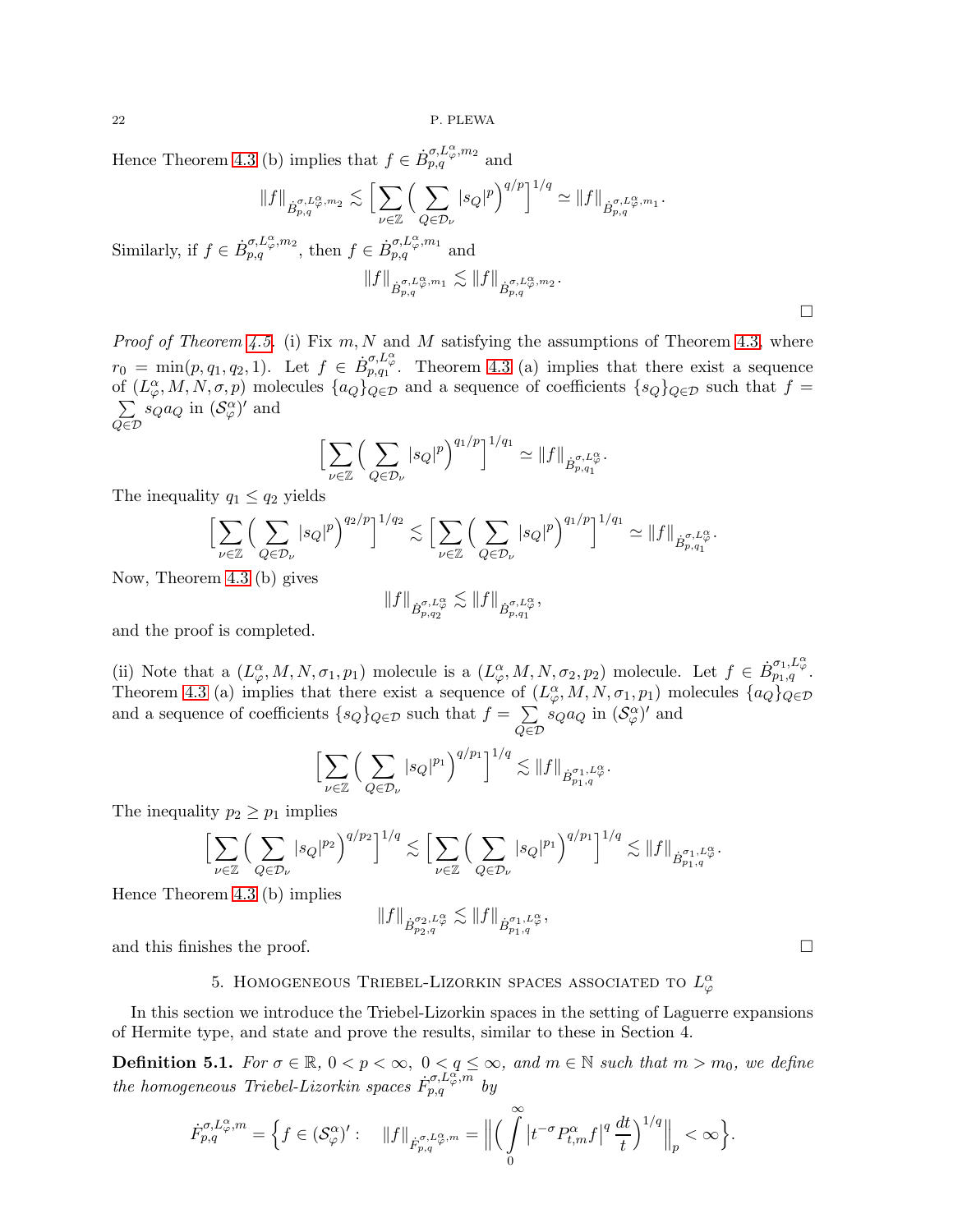**Theorem 5.2.** Let  $\sigma \in \mathbb{R}$ ,  $0 < p < \infty$  and  $0 < q \leq \infty$ .

(a) For  $M, N \in \mathbb{N}_+$  and  $m > m_0$ , if  $f \in \dot{F}_{p,q}^{\sigma, L_{\varphi}^{\alpha}, m}$ , then there exist a sequence of  $(L_{\varphi}^{\alpha}, M, N, \sigma, p)$ molecules  ${a_Q}_{Q \in \mathcal{D}}$  and a sequence of coefficients  ${s_Q}_{Q \in \mathcal{D}}$  such that  $f = \sum_{Q \in \mathcal{D}}$  $Q\in\mathcal{D}$ sQa<sup>Q</sup> in

 $(\mathcal{S}_{\varphi}^{\alpha})'$ . Moreover,

(19) 
$$
\left\| \left[ \sum_{Q \in \mathcal{D}} \left( |s_Q| |Q|^{-1/p} \chi_Q \right)^q \right]^{1/q} \right\|_p \simeq \|f\|_{\dot{F}_{p,q}^{\sigma,L_{\varphi}^{\alpha},m}}
$$

(b) Conversely, if  $M > \max(d/r_0 - \sigma, m)$ ,  $N > d(2/r_0 - 1)$ ,  $m > \max(\sigma, 0) + N + d$ , and for a sequence of  $(L^{\alpha}_{\varphi}, M, N, \sigma, p)$  molecules  $\{a_Q\}_{Q \in \mathcal{D}}$  and a sequence of coefficients  $\{s_Q\}_{Q \in \mathcal{D}}$ satisfying

<span id="page-22-0"></span>
$$
\Big\|\Big[\sum_{Q\in\mathcal{D}}\big(|s_Q||Q|^{-1/p}\chi_Q\big)^q\Big]^{1/q}\Big\|_p<\infty,
$$

the series  $\Sigma$  $Q\in\mathcal{D}$  $s_Q a_Q$  converges in  $(\mathcal{S}_{\varphi}^{\alpha})'$ , then its sum f is in  $\dot{F}_{p,q}^{\sigma,L_{\varphi}^{\alpha},m}$ . Moreover,

$$
||f||_{\dot{F}_{p,q}^{\sigma,L_{\varphi}^{\alpha,m}}}\lesssim \Big\|\Big[\sum_{Q\in\mathcal{D}}\big(|s_Q||Q|^{-1/p}\chi_Q\big)^q\Big]^{1/q}\Big\|_p.
$$

*Proof.* We begin with (a). Similarly as in the proof of Theorem [4.3](#page-15-0) (a) we get  $f = \sum$  $Q\in\mathcal{D}$ sQa<sup>Q</sup> in  $(\mathcal{S}_{\varphi}^{\alpha})'$ , where

$$
s_Q = 2^{-\nu\sigma} |Q|^{1/p} \sup_{(y,t)\in Q \times (2^{\nu}, 2^{\nu+1}]} |P^{\alpha}_{t,m} f(y)|
$$

and  $a_Q = \left(\sqrt{L^{\alpha}_{\varphi}}\right)^M b_Q$ , where

$$
b_Q(x) = \frac{c_{m,M,N}}{s_Q} \int\limits_{2^{\nu}}^{2^{\nu+1}} t^M P_{t,N}^{\alpha} \left( P_{t,m}^{\alpha} f \cdot \chi_Q \right)(x) \frac{dt}{t},
$$

and  $a_Q$  are  $(L^{\alpha}_{\varphi}, M, N, \sigma, p)$  molecules. Now, it suffices to prove [\(19\)](#page-22-0). Firstly, we obtain

$$
||f||_{\dot{F}_{p,q}^{\sigma,L_{\varphi}^{\alpha},m}} = \Big\| \Big( \sum_{\nu \in \mathbb{Z}} \int_{2^{\nu}}^{2^{\nu+1}} \Big( \sum_{Q \in \mathcal{D}_{\nu}} |t^{-\sigma} P_{t,m}^{\alpha} f | \chi_Q \Big)^{q} \frac{dt}{t} \Big)^{1/q} \Big\|_{p}
$$
  

$$
\lesssim \Big\| \Big( \sum_{\nu \in \mathbb{Z}} \sum_{Q \in \mathcal{D}_{\nu}} (|Q|^{-1/p} |s_Q| \chi_Q)^{q} \Big)^{1/q} \Big\|_{p}.
$$

To prove the opposite inequality in [\(19\)](#page-22-0) note that as in Theorem [4.3](#page-15-0) (a) we obtain

$$
\sum_{Q\in\mathcal{D}_{\nu}}|Q|^{-1/p}|s_Q|\chi_Q(x)\lesssim \mathcal{M}_r\Big(\Big[\int\limits_{\frac{3}{4}2^{\nu}}^{\frac{9}{8}2^{\nu+1}}\big(t^{-\sigma}|P_{t,m}^\alpha f|\big)^r\frac{dt}{t}\Big]^{1/r}\Big)(x),
$$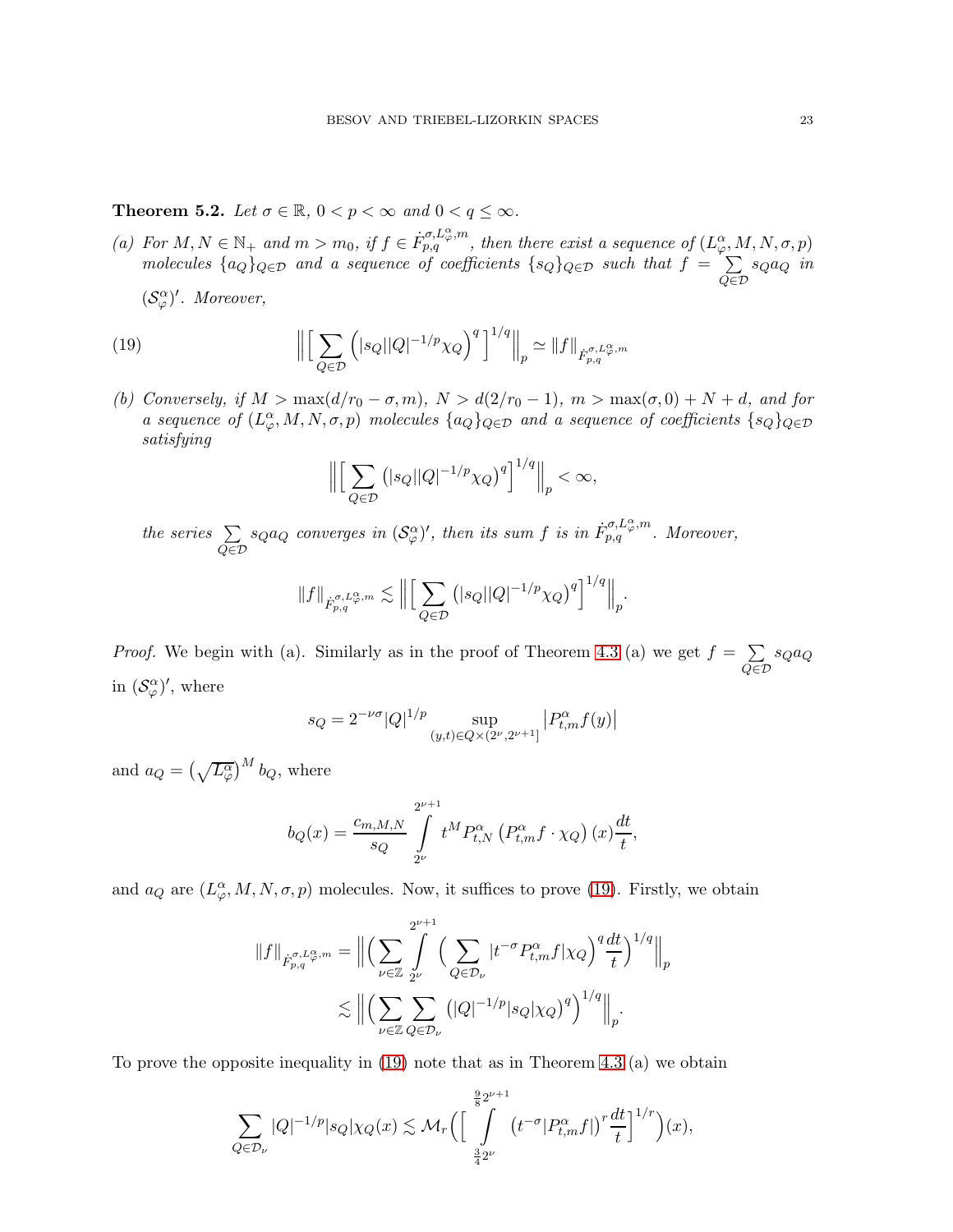where  $0 < r < r_0$ . Hence, using the Fefferman-Stein vector valued maximal inequality and Hölder's inequality we get

$$
\left\| \left[ \sum_{\nu \in \mathbb{Z}} \sum_{Q \in \mathcal{D}_{\nu}} \left( |Q|^{-1/p} s_Q \chi_Q \right)^q \right]^{1/q} \right\|_p \lesssim \left\| \left[ \sum_{\nu \in \mathbb{Z}} \left( \int\limits_{\frac{3}{4} 2^{\nu}}^{\frac{9}{8} 2^{\nu+1}} \left( t^{-\sigma} |P_{t,m}^{\alpha} f| \right)^r \frac{dt}{t} \right)^{q/r} \right\|_p \lesssim \left\| \left( \int\limits_0^{\infty} \left| t^{-\sigma} P_{t,m}^{\alpha} f \right|^q \frac{dt}{t} \right)^{1/q} \right\|_p
$$

and the last quantity equals  $||f||_{\dot{F}_{p,q}^{\sigma,L_{\varphi}^{\alpha},m}}$ . This completes the proof of (a).

For the proof of (b) we compute

$$
||f||_{\dot{F}_{p,q}^{\sigma,L_{\varphi}^{\alpha},m}} \lesssim ||\Big(\sum_{\eta\in\mathbb{Z}}\Big(\sum_{\nu\in\mathbb{Z}}\sum_{Q\in\mathcal{D}_{\nu}}2^{-\eta\sigma}|s_Q|\sup_{t\in[2^{\eta},2^{\eta+1}]}|P_{t,m}^{\alpha}a_Q|\Big)^{q}\Big)^{1/q}\Big||_p
$$

Now we split the triple sum onto two sums over the sets  $\{\nu : \nu > \eta\}$  and  $\{\nu : \nu \leq \eta\}$  and denote the resulting sums by  $I_1$  and  $I_2$ .

Similarly to the proof of Theorem [4.3](#page-15-0) (b) for  $\nu > \eta$  we get

$$
\sum_{Q \in \mathcal{D}_{\nu}} |s_Q| \sup_{t \in [2^n, 2^{n+1}]} |P^{\alpha}_{t,m} a_Q(x)| \lesssim 2^{\nu \sigma} 2^{(\eta - \nu)(m - N - d)} \mathcal{M}_r \Big( \sum_{Q \in \mathcal{D}_{\nu}} |s_Q| |Q|^{-1/p} \chi_Q \Big)(x),
$$

whereas for  $\nu \leq \eta$ 

$$
\sum_{Q\in\mathcal{D}_\nu}|s_Q|\sup_{t\in(2^\eta,2^{\eta+1}]}|P^\alpha_{t,m}a_Q(x)|\lesssim 2^{\nu\sigma}2^{(-\eta+\nu)(M-d/r)}\mathcal{M}_r\Big(\sum_{Q\in\mathcal{D}_\nu}|s_Q||Q|^{-1/p}\chi_Q\Big)(x).
$$

Hence, applying Young's inequality we obtain

$$
I_1 \lesssim \Big( \sum_{\eta \in \mathbb{Z}} \Big[ \sum_{\nu > \eta} 2^{r(\eta - \nu)(m - N - d - \sigma)} \Big( \mathcal{M}_r \Big( \sum_{Q \in \mathcal{D}_{\nu}} |s_Q| |Q|^{-1/p} \chi_Q \Big) \Big)^r \Big]^{q/r} \Big)^{1/q}
$$
  

$$
\lesssim \Big( \sum_{\nu \in \mathbb{Z}} \Big[ \mathcal{M}_r \Big( \sum_{Q \in \mathcal{D}_{\nu}} |s_Q| |Q|^{-1/p} \chi_Q \Big) \Big]^q \Big)^{1/q}.
$$

The Fefferman-Stein vector valued maximal inequality implies

$$
||I_1||_p \lesssim \Big\| \Big[ \sum_{\nu \in \mathbb{Z}} \Big( \sum_{Q \in \mathcal{D}_{\nu}} |s_Q| |Q|^{-1/p} \chi_Q \Big)^q \Big]^{1/q} \Big\|_p = \Big\| \Big[ \sum_{Q \in \mathcal{D}} \big( |s_Q| |Q|^{-1/p} \chi_Q \big)^q \Big]^{1/q} \Big\|_p.
$$

In the same manner we deal with  $I_2$ :

$$
I_2 \lesssim \Big( \sum_{\eta \in \mathbb{Z}} \Big[ \sum_{\nu \le \eta} 2^{(-\eta+\nu)(M-d/r+\sigma)} \mathcal{M}_r \Big( \sum_{Q \in \mathcal{D}_{\nu}} |s_Q| |Q|^{-1/p} \chi_Q \Big) \Big]^q \Big)^{1/q}
$$
  

$$
\lesssim \Big( \sum_{\nu \in \mathbb{Z}} \Big[ \mathcal{M}_r \Big( \sum_{Q \in \mathcal{D}_{\nu}} |s_Q| |Q|^{-1/p} \chi_Q \Big) \Big]^q \Big)^{1/q},
$$

thus

$$
||I_2||_p \lesssim ||\Big[\sum_{Q \in \mathcal{D}} (|s_Q||Q|^{-1/p} \chi_Q)^q\Big]^{1/q}||_p,
$$

and this completes the proof.  $\Box$